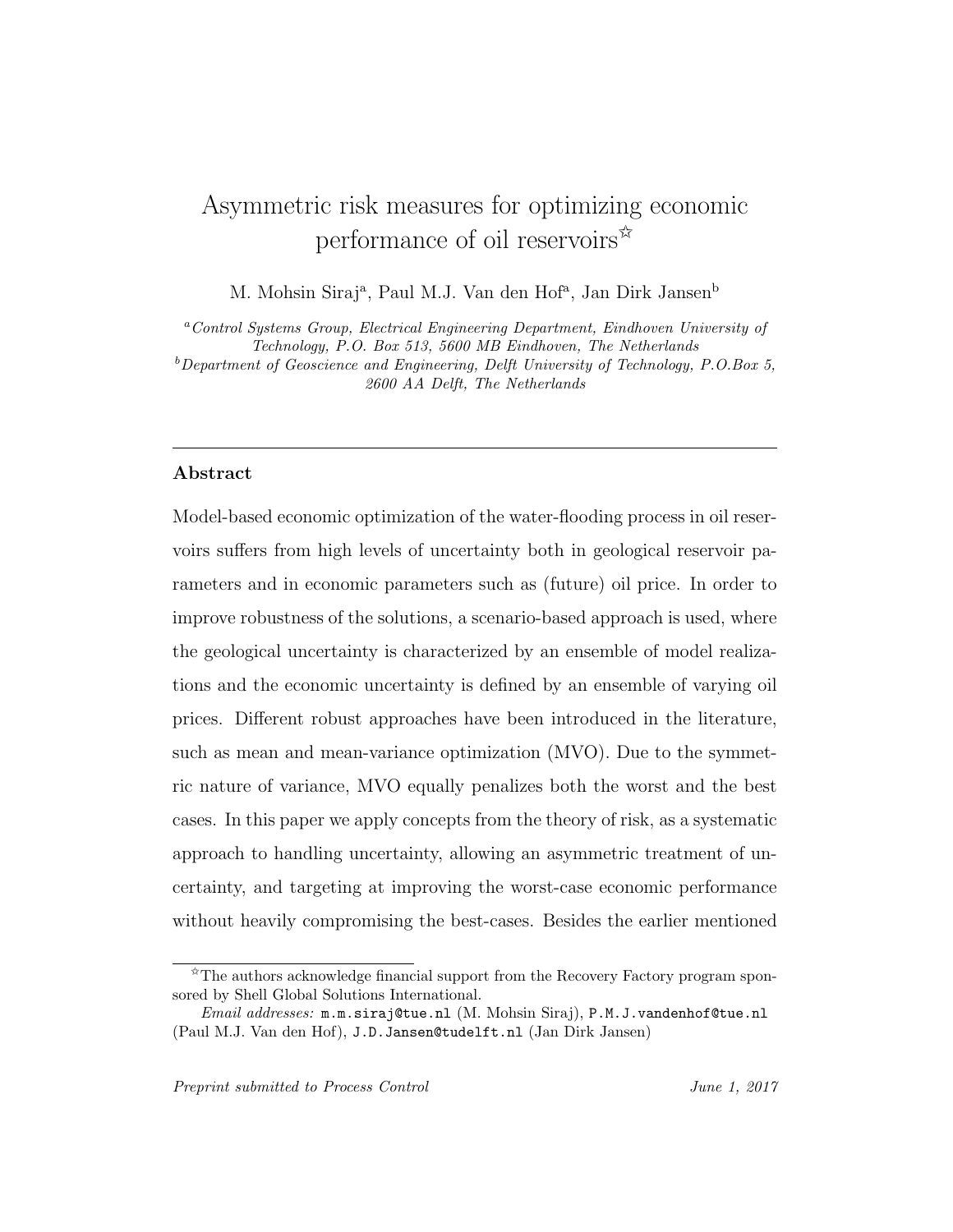approaches, we investigate worst-case robust optimization and Conditional Value-at-Risk (CVaR), as well as a deviation measure, semi-variance, to evaluate their performance in the considered water-flooding process. Both geological and economic uncertainty are considered. Simulations are performed on a literature benchmark problem (the 'standard egg model').

Keywords: Water-flooding optimization, Theory of risk, Uncertainty, Risk measures, Robust optimization, Economic optimization

#### 1. Introduction

Water-flooding involves the injection of water in an oil reservoir to in- crease oil production. Dynamic optimization of the water-flooding process has shown significant scope for improvement of the economic life-cycle perfor- $\frac{1}{5}$  mance of oil fields compared to more conventional strategies, see e.g., [1–6]. In these studies a financial measure, i.e., Net Present Value (NPV), is maxi- mized. One of the key challenges in this model-based economic optimization is the high level of uncertainty arising from the limited knowledge of model parameters and from strongly varying economic conditions. As a result, the potential advantages of this optimization are not fully realized and the risk of loosing the expected economic objective is very high.

 Among various approaches to optimization under uncertainty, the theory of risk provides a systematic approach to handling uncertainty. It helps in modeling (or defining) risk of uncertainty, measuring it, and also provides tools to minimize or manage the effect of it, see e.g., [7, 8]. Risk is a broad concept being applied in different social sciences and humanities, e.g., ethics, psychology, medicine, economics etc. The typical definition of risk as used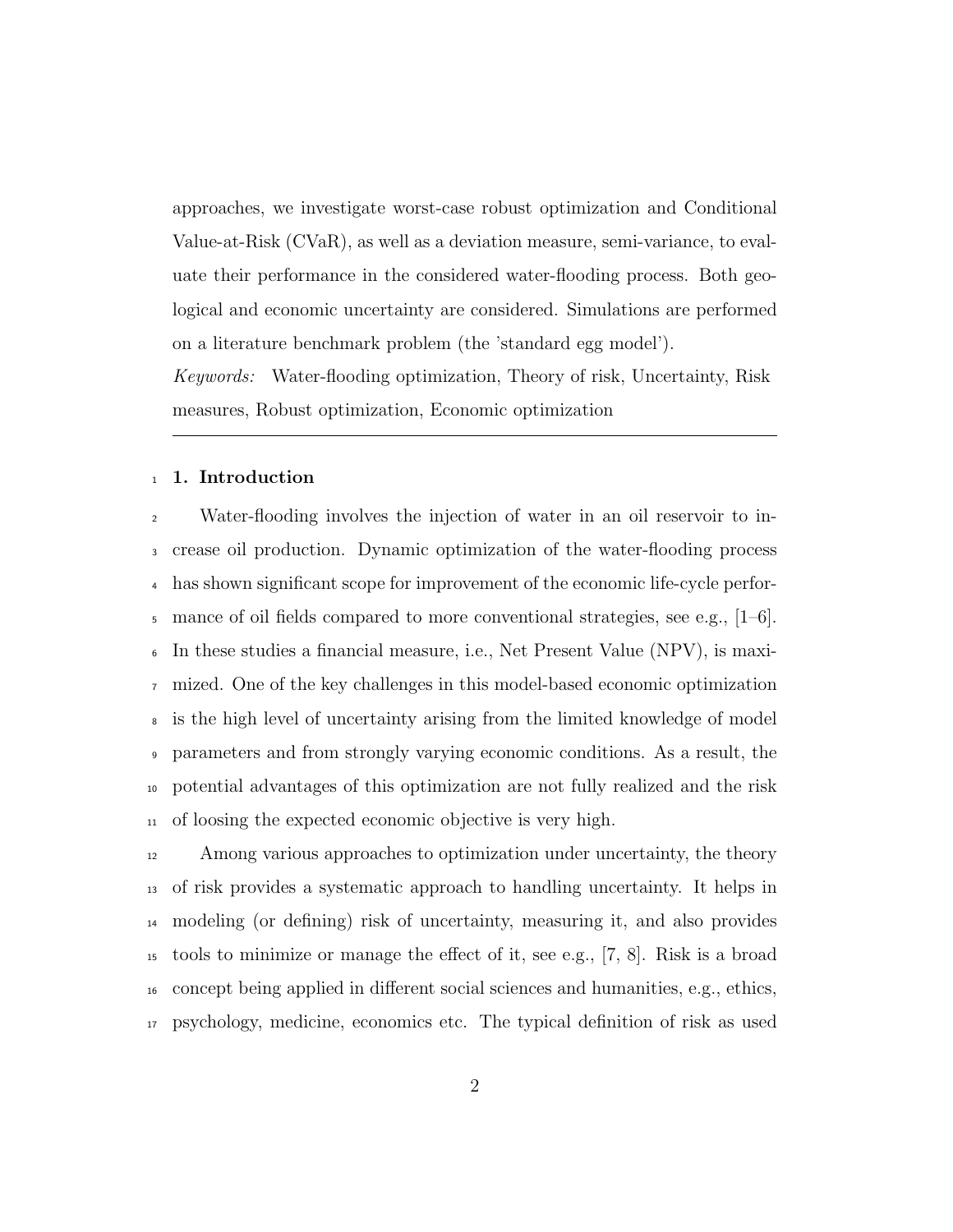in the oil industry is 'probability times consequence', i.e., the probability of occurrence of an undesirable event times some quantitative measure of the outcome of that event. In the early 50's, Markowitz [9] has introduced a 'risk-return' portfolio selection approach, where the risk is characterized as the variance of the returns. In [7], an axiomatic approach to define risk 23 measures has been introduced. In [10] and [11], the relevant properties of risk and deviation measures have been presented.

 In the petroleum engineering literature, various robust approaches to han- dle uncertainty have been discussed from various perspectives. In [12], a so- called robust optimization approach has been introduced, which maximizes an average NPV over an ensemble of geological model realizations. In [13], a symmetric mean-variance optimization (MVO) approach has been imple- mented honoring geological uncertainty. MVO quantifies the risk as the vari- ance of the NPV distribution and with a maximization of the average NPV also minimizes the risk (variance of NPV distribution). In [14], these ap- proaches have been extended to consider economic uncertainty characterized by varying oil price scenarios. Similar MVO approaches, e.g., for a well- placement problem have been described in [15–17]. One of the drawbacks of the risk-averse mean-variance optimization is the symmetric nature of the objective which equally penalizes both the best and the worst-case values. The decision maker, in a maximization problem, is mainly concerned with the objective function values below the average value, i.e., the lower tail of the objective function distribution, thus the use of downside or asymmetric risk- averse approaches in water-flooding optimization becomes highly relevant. A multi-objective optimization that maximizes the average of the objective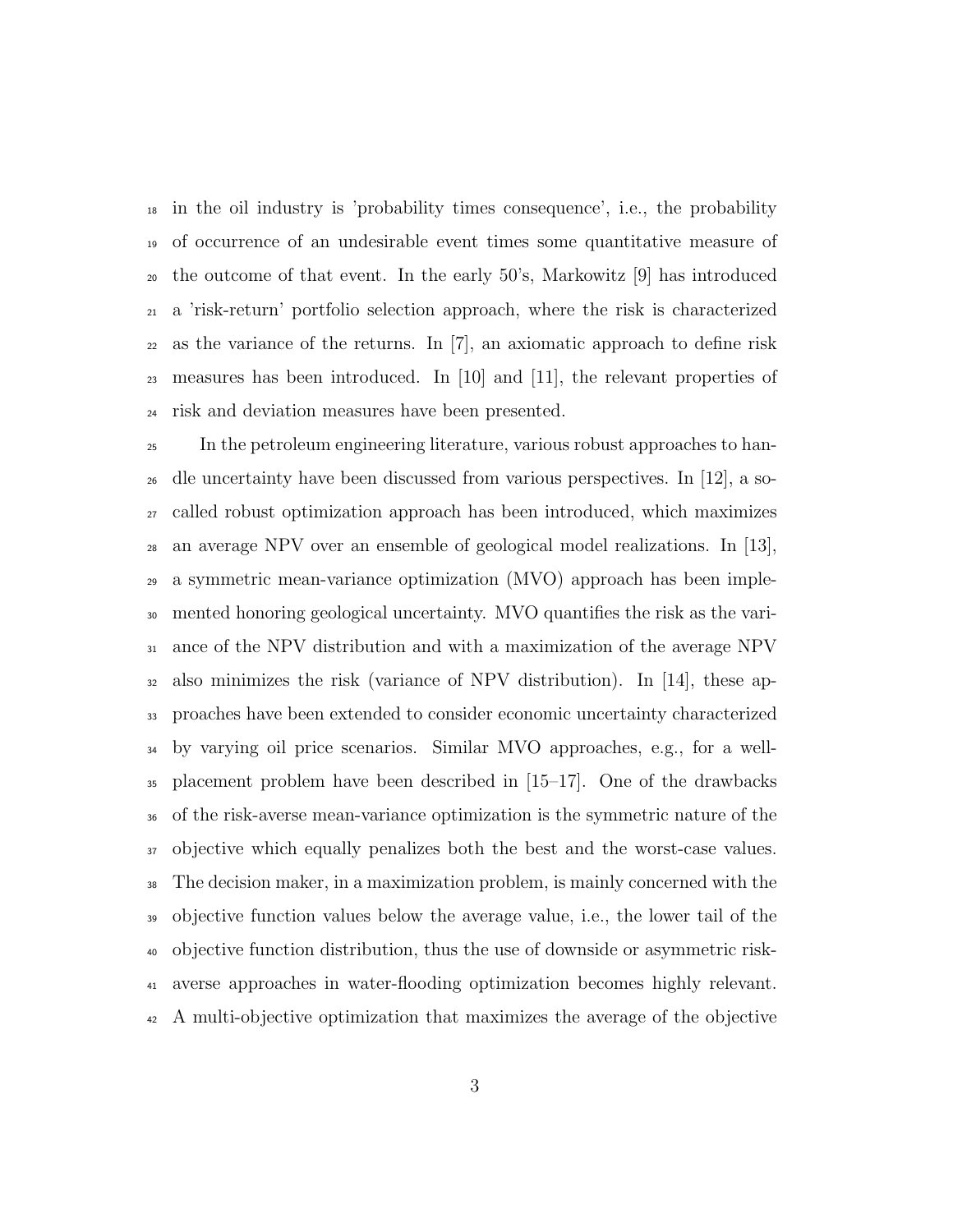function and the worst-case value with only geological uncertainty has been implemented in [18]. In [19], different symmetric and asymmetric risk mea- sures have been reviewed and their suitability for water-flooding optimization has been studied. The authors proposed the use of conditional value-at-risk  $_{47}$  (CVaR) ([20]) and the worst-case approach ([21]) as appropriate measures for risk minimization. In [22], a set of time-explicit (TE) methods has been introduced which offers a reduction of geological and economic risks using concepts of multi-objective optimization and risk mitigation techniques. In [23], CVaR is used for constraint handling with daily production optimiza- tion by adjusting the gas lift rates and wellhead pressure under capacity con- straints. Model-predictive control (MPC) has been used as a reference track- ing controller in [24], which balances short-term and long-term objectives based on a time-varying oil price. In [25], an augmented Lagrangian method has been used with Stochastic-Simplex-Approximate-Gradient (StoSAG) al- gorithm which maximizes the expected NPV and minimizes the associated risk. In these studies, a detailed analysis of asymmetric risk and deviation measures for improving the downside NPV values (worst-cases) for water- flooding optimization and their affect on the best-cases and average NPV values has not been addressed. Furthermore, these studies focus on geologi- cal uncertainty and an explicit inclusion of economic uncertainty is generally not considered.

 The main contribution of this work is to address the question: how can well-defined risk and deviation measures in the theory of risk be beneficial in reducing the effect of uncertainty in the achieved NPV and in particular in improving the worst-case values without heavily penalizing the best-case val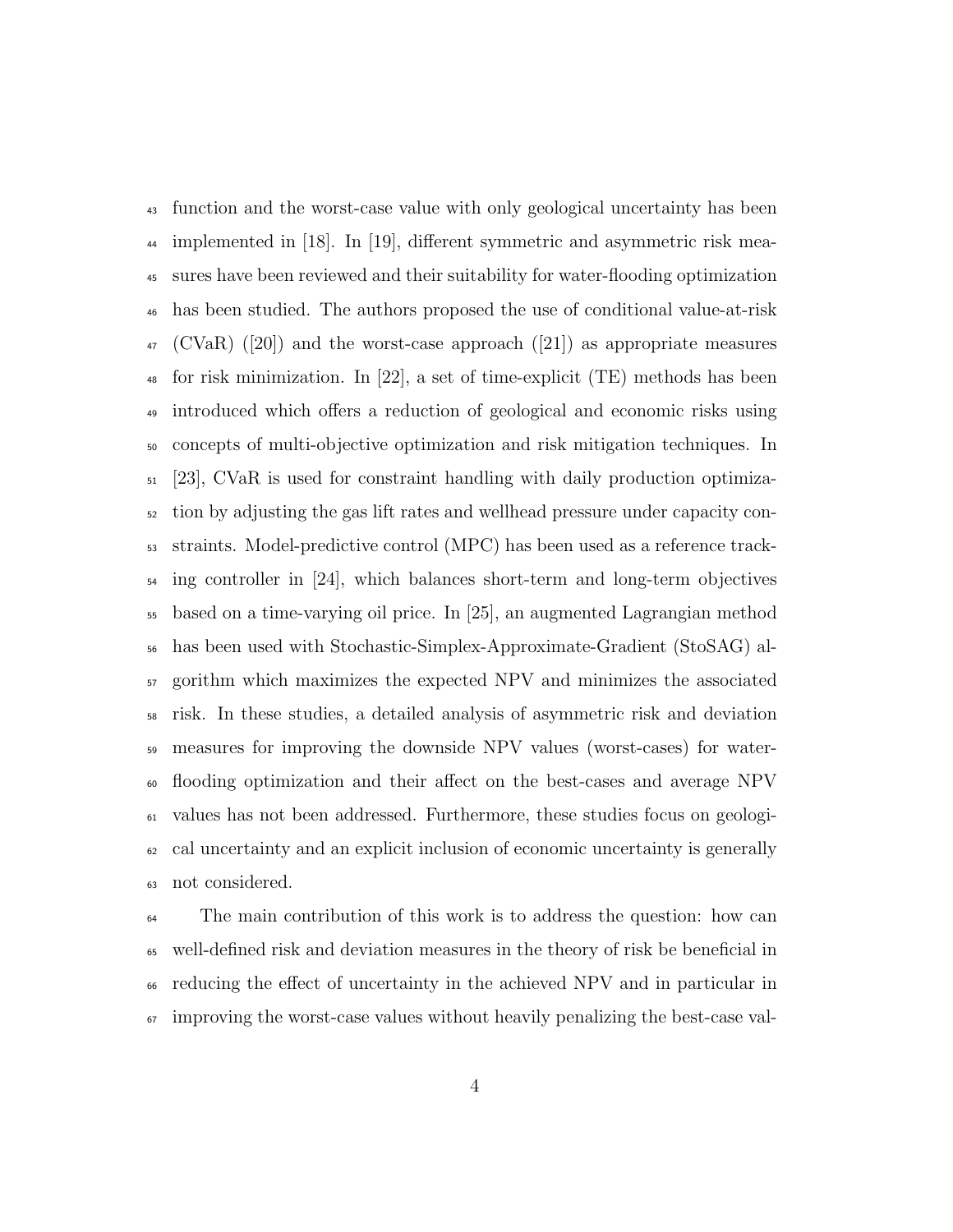ues? We explicitly consider both geological as well as economic uncertainty. Asymmetric or downside risk and deviation measures such as the worst-case  $\pi$  max-min approach ([26]), CVaR ([20]) and semi-variance optimization ([9]) are considered and their suitability for the water-flooding optimization in terms of improving the worst-case values are compared and validated on a standard benchmark ensemble of reservoir models (the standard egg model, see [27]). The worst-case approach, that maximizes the worst-case in a given uncertainty set, and the CVaR, defined as the average of some percentage of the worst-case scenarios, allow for an asymmetric shaping of the objective  $\pi$  function distribution. The asymmetric deviation measure, semi-variance, originally proposed in [9], provides a measure for the return being below the expected return. Geological and economic uncertainties are characterized by an ensemble of reservoir models and oil price scenarios respectively. To analyse and evaluate the particular effect of each form of uncertainty on the obtained NPV, both forms of uncertainties are not considered simultaneously. The joint geological-economic uncertainty reduction is computationally ex- pensive and considered as a future research direction. This paper is based on the preliminary results of [28, 29] but developed and formulated here in a systematic and unified framework.

 The paper is organized as follows: Section 2 introduces water-flooding optimization and uncertainty quantification. Section 3 discusses worst-case optimization. In section 4, CVaR optimization with simulation results is presented. Semi-variance optimization is discussed in Section 5, followed by conclusions in Section 6.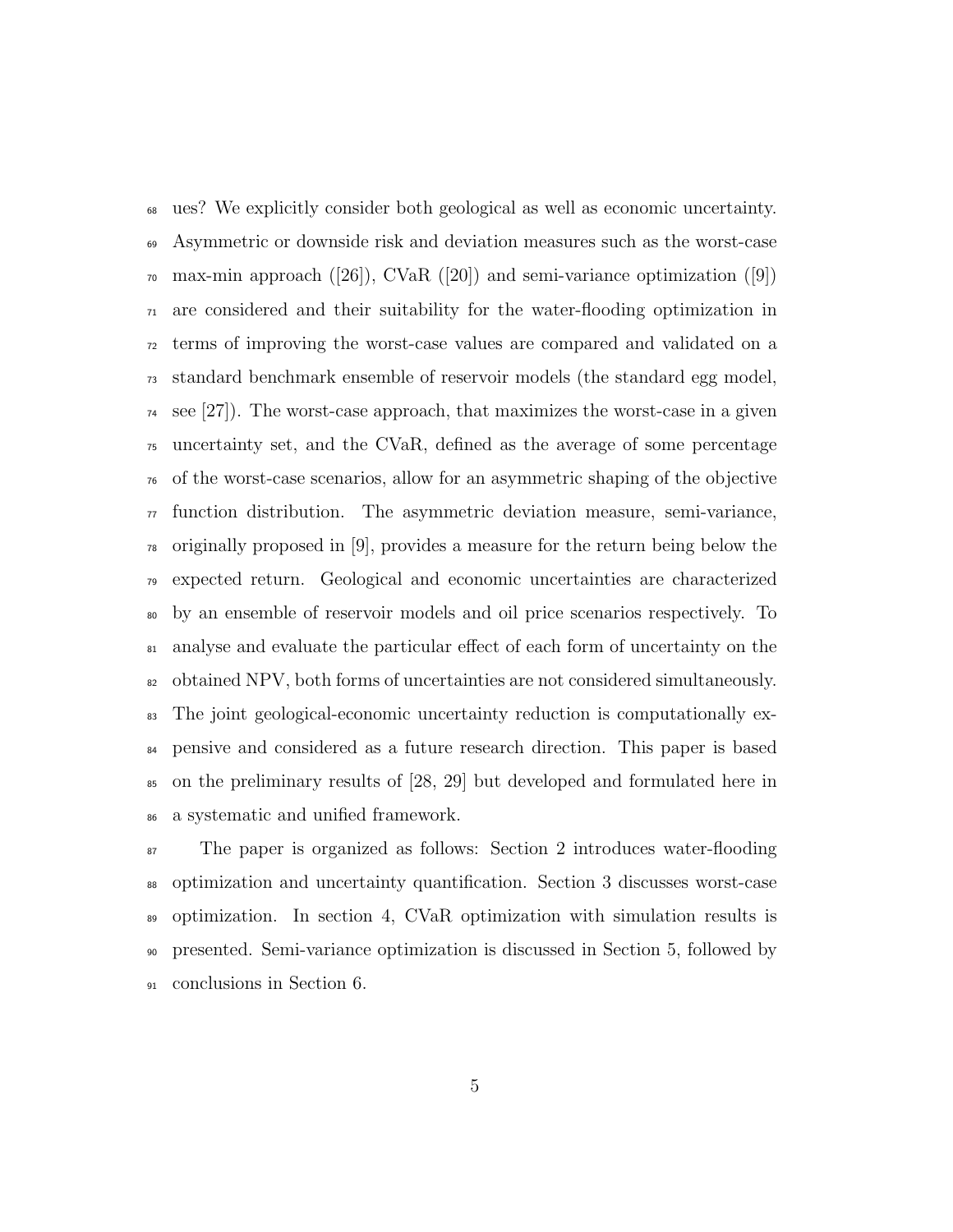#### <sup>92</sup> 2. Handling uncertainty using risk and deviation measures

96

101

93 Nominal water-flooding optimization without uncertainty is a determin-<sup>94</sup> istic optimization problem given as:

$$
\max_{\mathbf{q}_6} J(\mathbf{u}, \boldsymbol{\theta}), \tag{1}
$$

97 where **u** is the decision variable, J is the economic objective, e.g., NPV and  $\theta$ <sup>98</sup> represents model and/or economic parameters. NPV can be mathematically <sup>99</sup> represented as follows:

$$
J = \sum_{k=1}^{K} \left[ \frac{r_o \cdot q_{o,k} - r_w \cdot q_{w,k} - r_{inj} \cdot q_{inj,k}}{\left(1 + b\right)^{\frac{t_k}{\tau_t}}} \cdot \Delta t_k \right],
$$
 (2)

 $102$  where  $r_o, r_w$  and  $r_{inj}$  are the oil price, the water production cost and the <sup>103</sup> water injection cost in  $[\frac{6}{m^3}]$  respectively. K represents the production life- $104$  cycle, i.e., the total number of time steps k, and  $\Delta t_k$  the time interval of time 105 step k in  $[days]$ . The term b is the discount rate (expressed as a fraction) for 106 a certain reference time  $\tau_t$ . The terms  $q_{o,k}, q_{w,k}$  and  $q_{inj,k}$  represent the flow  $107$  rates of produced oil, produced water and injected water at time step k in 108  $[m^3/day]$ .

<sup>109</sup> In the presence of uncertainty, the parameter vector belongs to uncer-110 tainty space  $(\Theta)$  and it may be represented by a random variable with some  $_{111}$  probability distribution. Consequently, the objective J becomes a random 112 variable. A risk measure is defined as functional  $\mathcal{R}: J \to \mathbb{R}$  and it can <sup>113</sup> be quantified as a surrogate for the overall cost. Risk management aims at  $_{114}$  minimizing the risk measure given as follows ([11], [19]):

$$
\min_{\mathbf{u}} \mathcal{R}(J(\mathbf{u}, \boldsymbol{\theta} \in \Theta)). \tag{3}
$$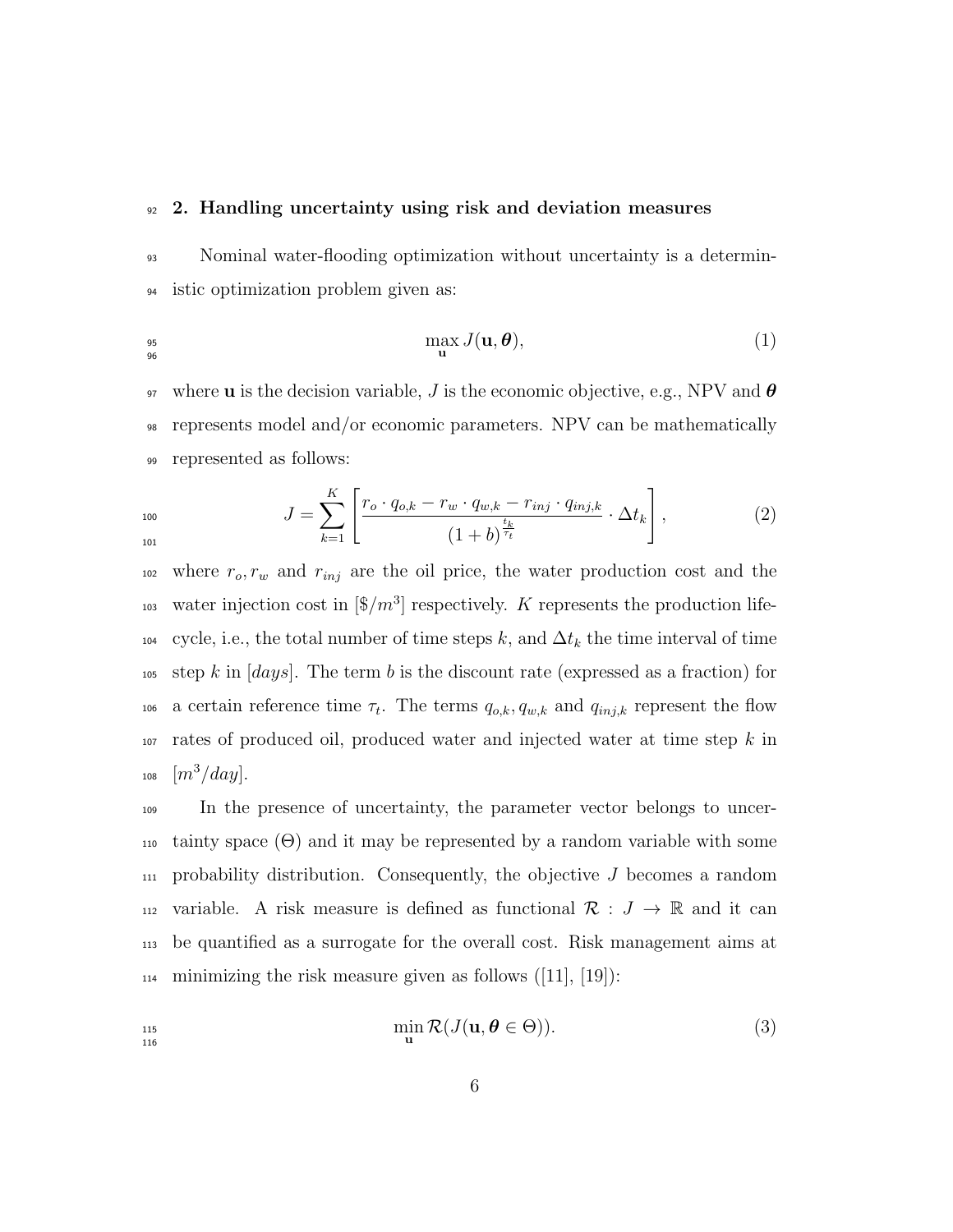The pioneering work of [7, 30] and [31] has provided axiomatic properties to 118 ensure that the functional R is a good quantifier of the risk and has framed the concept of coherency of the risk measures. Coherency implies that if the nominal optimization problem, e.g., eq. (1), is convex, minimization of the coherent risk measure, as in eq. (3), is also convex. The optimization of NPV in water-flooding is a highly complex large-scale non-convex optimiza- tion problem and therefore, irrespective of coherency of the risk measures, the overall problem stays non-convex. One of the first steps in handling uncer- tainty is the modeling (quantification) of the uncertainty space. A general practice of quantifying uncertainty in water-flooding optimization involves considering an ensemble of uncertain parameters [12, 13]. This is equivalent to descretizing the uncertainty space, i.e.,  $\Theta_N := {\{\boldsymbol{\theta}_1, \boldsymbol{\theta}_2, \cdots, \boldsymbol{\theta}_N\}}$ , where  $\boldsymbol{\theta}_i$  is a realization of the uncertain parameter in an ensemble of N members.

 In [12], a so-called robust optimization approach has been introduced where an average NPV over an ensemble of geological model realizations has been maximized, which is given as follows:

$$
J_{MO} = \frac{1}{N_{geo}} \sum_{i=1}^{N_{geo}} J_i,
$$
\n(4)

<sup>135</sup> where  $N_{geo}$  is the number of model realizations. We reserve the name robust optimization for worst-case optimization and refer to the work of [12] as mean optimization (MO). It can easily be seen that the averaging approach includes uncertainty in the optimization framework but does not minimize the effect of it on the achieved NPV. MO is also referred to as a risk-neutral strategy. The Markowitz risk-return portfolio selection approach involves a quantitative characterization of risk in terms of the variance of the returns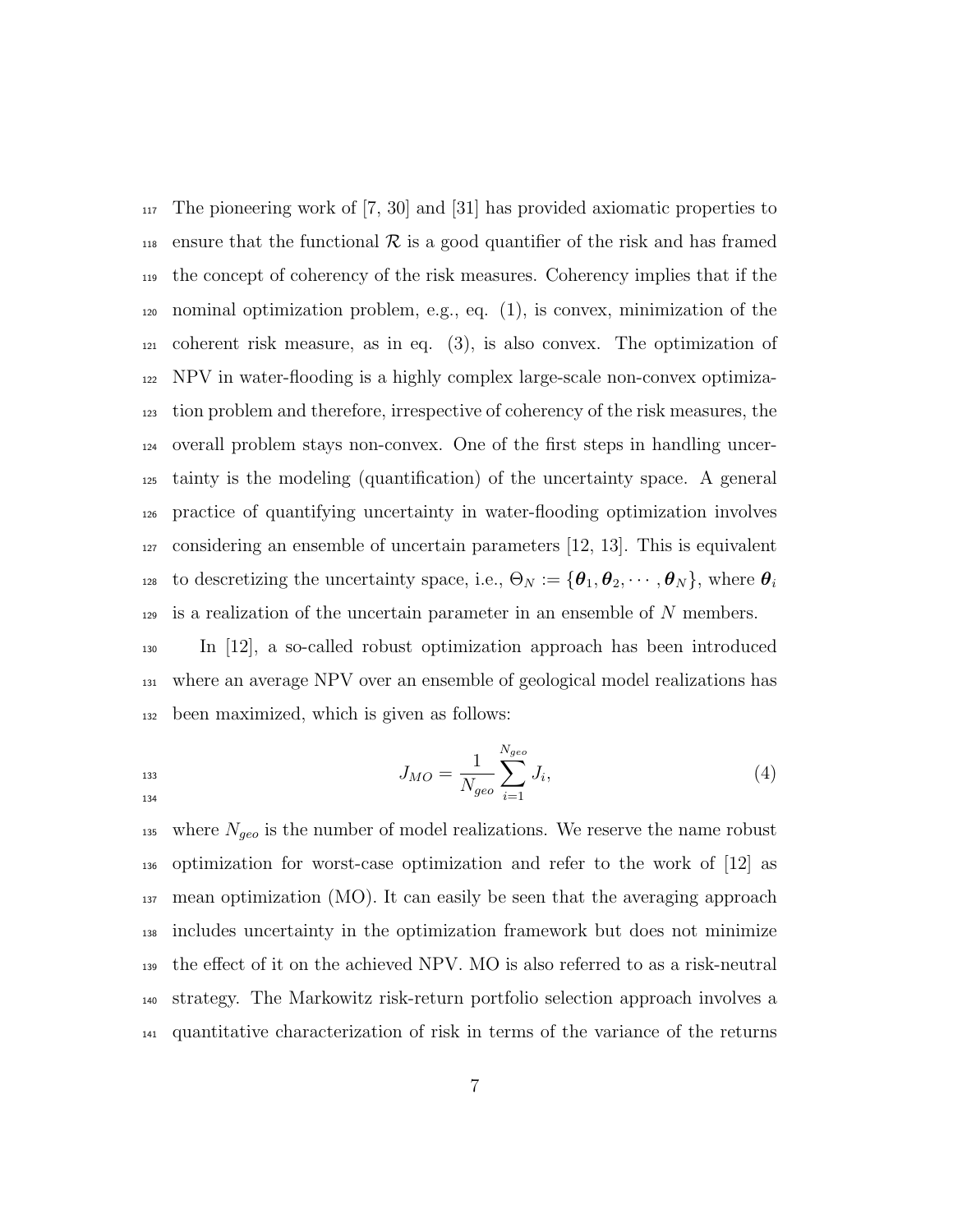distribution [9]. With the reduction of variance of the objective function (NPV) distribution, the MVO offers some robustness and will reduce the uncertainty in the achieved NPV. The MVO approach can be written as:

$$
J_{MVO} = J_{MO} - \gamma J_{VAR}, \tag{5}
$$

<sup>147</sup> where  $J_{VAR}$  represents the variance of the NPV distribution and  $\gamma > 0$  is a weighting parameter. As a symmetric risk measure, MVO also penalizes the upper tail of the NPV distribution, i.e., reduces the best-case values. In the next sections, the focus will be on the asymmetric shaping of the NPV distribution. Among various risk/deviation measures, worst-case, CVaR and the semi-variance are considered.

#### 3. Worst-case robust optimization

 Worst-case (robust) optimization (WCO) is a deterministic approach and assumes that the uncertain parameter is known only within certain bounds, 156 i.e., it is assumed to belong to an uncertainty set  $\Theta$ . It optimizes the worst possible case of the considered problem and solves a max-min problem. A typical unconstrained worst-case robust optimization problem can be stated as:

$$
\max_{\mathbf{u}} \min_{\theta} J(\mathbf{u}, \theta), \tag{6}
$$

<sup>162</sup> where  $\theta \in \Theta$  is the vector of uncertain parameters. The worst-case approach  $_{163}$  obtains an optimal solution  $\mathbf{u}^*$  by maximizing the objective J for the worst-<sup>164</sup> case value of the uncertain parameter  $\theta$ . The above max-min problem can not be differentiated, and therefore it can not be directly optimized using a gradient-based scheme. For a scenario-based approach with an ensemble of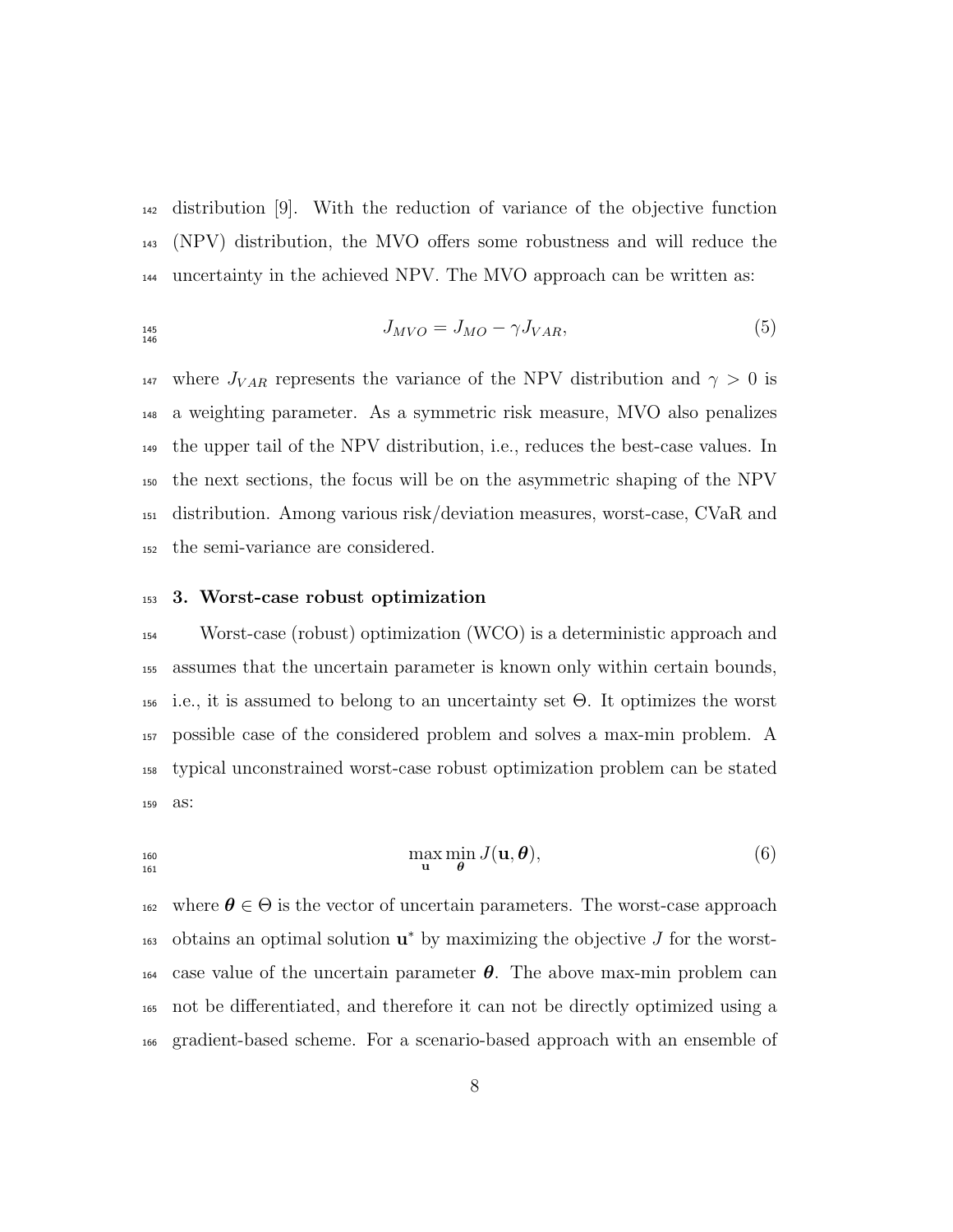model realizations, a common approach is to reformulate the above max-min problem in an epigraph form by adding a slack variable z with additional constraints given as follows [21]:

$$
\max_{\mathbf{u},z} z,
$$
\n
$$
\text{s.t.} \quad z \leq J_i(\mathbf{u}, \boldsymbol{\theta}_i) \quad \forall i, \quad i = 1, 2, \cdots, N_{geo}.\tag{7}
$$

 Therefore, for a total number of ensemble members  $N_{geo}$ , there will be  $N_{geo}$  additional constraints, which also increases the computational complexity. As the worst-case optimization only focuses on the lowest value of the NPV distribution, it does not penalize the best cases and provides an asymmetric shaping.

 The WCO formulation as in eq. (7) may result in an undesired reduction of the average objective function value. Therefore, in order to give the deci- sion maker a preference to choose a worst-case improvement for a given level of average NPV, a mean-worst case optimization (MWCO) problem can be formulated as follows:

$$
J_{MWCO} = J_{MO} + \lambda J_{WCO},\tag{8}
$$

184 where  $J_{WCO}$  is the worst-case objective and  $\lambda > 0$  is a weighting parameter which balances the average and the worst-case objectives.

 For the case of economic uncertainty, as the uncertain parameter (varying <sup>187</sup> oil prices,  $r_{o_k}, k = 1, 2, \cdots K$  is affecting NPV linearly, the worst-case for- mulation in eq. (7) is simply equivalent to a nominal optimization with the worst oil price scenario in the ensemble, provided that it can be identified in <sup>190</sup> the ensemble, i.e.,  $r_{o_k}^i \neq r_{o_k}^j, k = 1, 2, \cdots K, i \neq j$ , and therefore, it simplifies  $_{191}$  the constrained WCO approach in eq. (7) to a single optimization problem.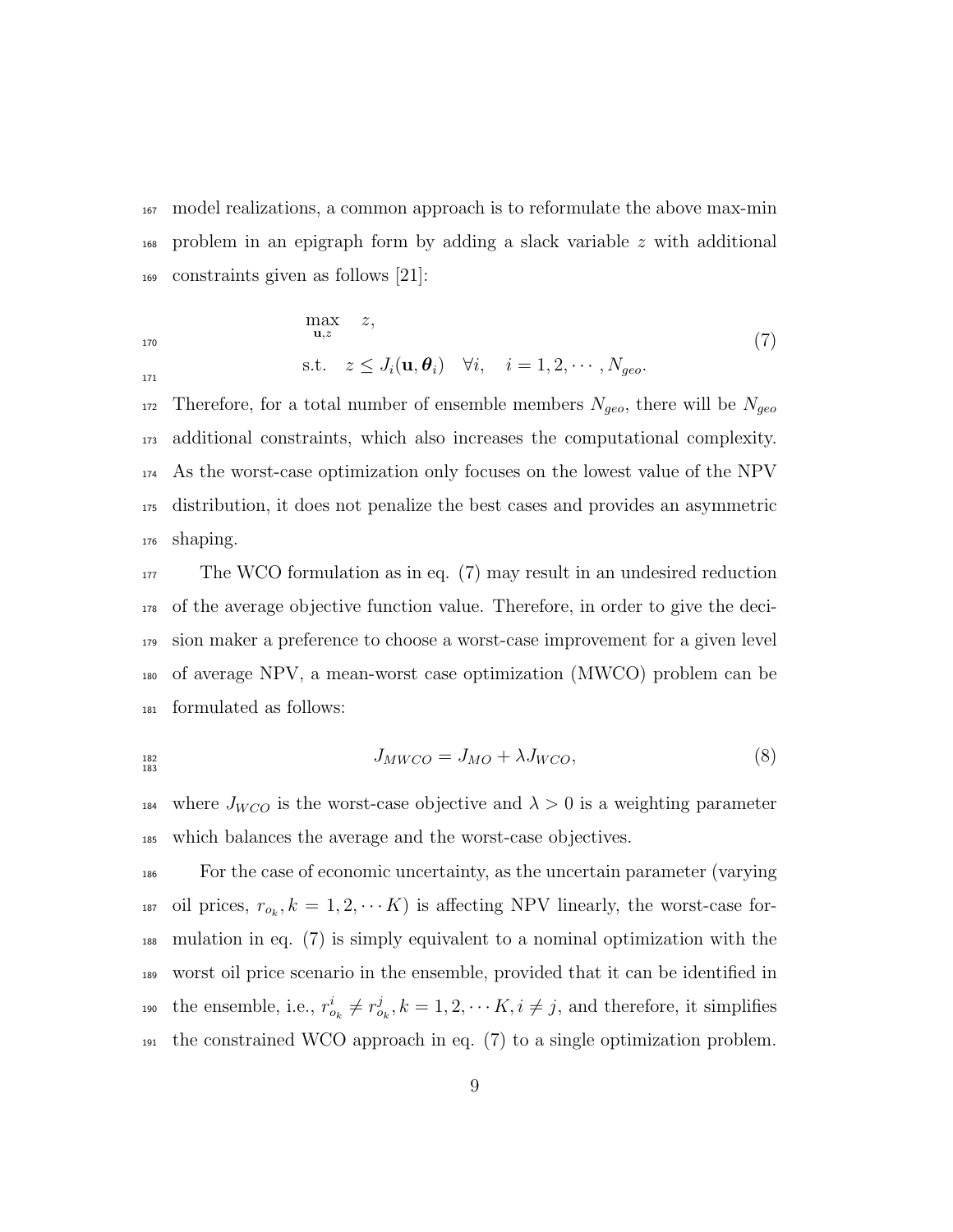In order to investigate whether the worst-case optimization leads to at- tractive results for the water-flooding process, simulation examples with ge- ological and economic uncertainties are considered in the next sub-sections. The concepts of mean-CVaR and mean-semi variance optimization are dis-cussed afterwards.

#### 3.1. Simulation example under geological uncertainty

 In all the simulation examples under geological uncertainty, the only source of uncertainty is the unknown model parameters. The economic pa-rameters are considered as fixed.

#### 3.1.1. Simulation tools

 All the simulation experiments in this work are performed using MAT- LAB Reservoir Simulation Toolbox (MRST) [32]. In this work, a gradient- based optimization approach is used where the gradients are obtained by solving a system of adjoint equations, see, e.g., [33]. An optimization solver KNITRO [34] is then used with an interior point method to iteratively con-verge to a (possibly local) optimum.

### 3.1.2. Reservoir models

<sup>209</sup> We use an ensemble of  $N_{geo} = 100$  geological realizations of the standard egg model, see [27]. Each model is a three-dimensional realization of a chan- nelized reservoir produced under water flooding conditions with eight water injectors and four producers based on the original egg model proposed in [12]. The true permeability field is considered to be the unknown parameter and the number of 100 realizations is assumed to be large enough to be a good representation of this parametric uncertainty space. The life cycle of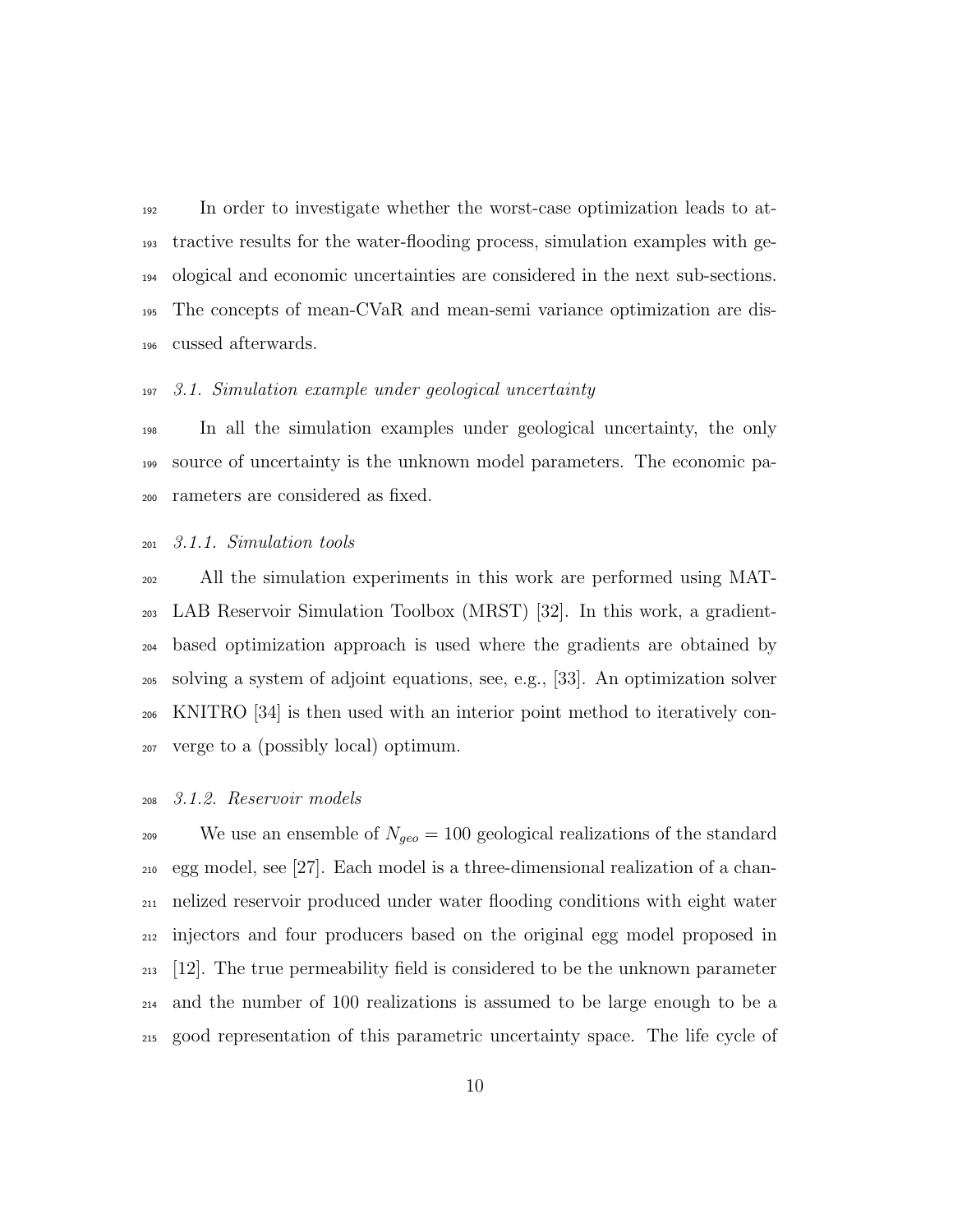<sup>216</sup> each reservoir model is 3600 days. The absolute-permeability field of the first realization in the set is shown in Fig. 1. Fig. 2 shows the permeability fields



Figure 1: Permeability field of realization  $1$  of a set of  $100$  realizations ([12],[27]). The permeability is expressed in mDarcy  $= 9.87 \times 10^{-16} m^2$ .

217

<sup>218</sup> of six randomly chosen realizations of the standard egg model in an ensemble <sup>219</sup> of 100 realizations. Each realization in the set is considered as equiprobable.



Figure 2: Permeability fields of 6 randomly chosen realizations ([12],[27])

220

<sup>221</sup> 3.1.3. Economic data for NPV

<sup>222</sup> In this example, all economic parameters are considered as fixed. An un-223 discounted NPV, i.e., with discount factor  $b = 0$ , is used. The other economic 224 parameters, i.e., oil price  $r_o$ , water injection  $r_{inj}$  and production cost  $r_w$ , are <sup>225</sup> chosen as  $126\frac{\$}{m^3}$ ,  $6\frac{\$}{m^3}$  and  $19\frac{\$}{m^3}$  respectively.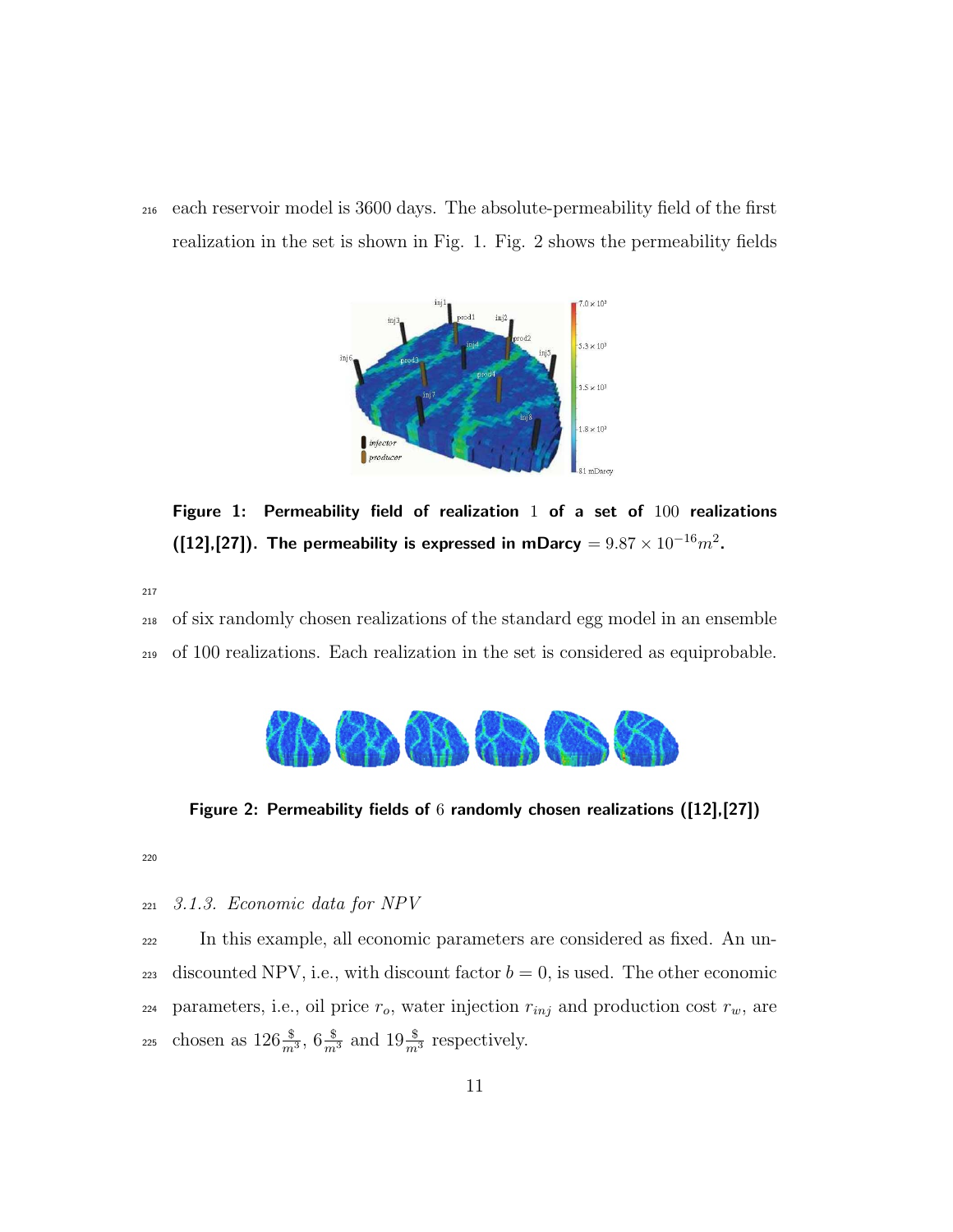#### <sup>226</sup> 3.1.4. Control input

<sub>227</sub> The control input **u** involves injection flow rate trajectories for each of <sup>228</sup> the eight injection wells. The minimum and the maximum rate for each injection well are set as  $0.2 \frac{m^3}{day}$  and  $79.5 \frac{m^3}{day}$  respectively. The production wells 230 operate at a constant bottom-hole pressure of 395*bar*. The control input **u** 231 is reparameterized in control time intervals with input parameter vector  $\varphi$ .  $232$  For each of the eight injection wells, the control input  $\bf{u}$  is reparameterized 233 into ten time periods of  $t_{\varphi}$  of 360 days during which the injection rate is 234 held constant at value  $\varphi_i$ . Thus the input parameter vector  $\varphi$  consists of 235  $N_u = 8 \times 10 = 80$  elements.

#### <sup>236</sup> Results

<sup>237</sup> The results for the WCO approach are compared to MO and MVO with the same control and economic parameters. MVO, as given in eq. (5), is 239 performed for different values of γ, i.e.,  $\gamma \in [1 \times 10^{-6}, 3 \times 10^{-6}, 7 \times 10^{-6}]$ . These MVO results have also been presented in [14]. The optimal strate-<sub>241</sub> gies obtained from solving WCO, MO and MVO for different values of  $\gamma$  are applied to the ensemble of 100 reservoir model realizations, resulting in 100 different NPVs for each strategy. The corresponding approximate PDFs are obtained by applying a non-parametric Kernel Density Estimation  $_{245}$  (KDE) with MATLAB routine 'ksdensity' on these NPV values, with results as shown in Fig. 3. In this case, MO results in the highest achieved average  $_{247}$  NPV with a longer lower tail than the other two methods. It does not at- tempt to shape the NPV distribution, and therefore MO is also known as a risk-neutral approach. MVO is a symmetric measure and aims at minimizing the variance of NPV distribution irrespective of the worst-case and/or the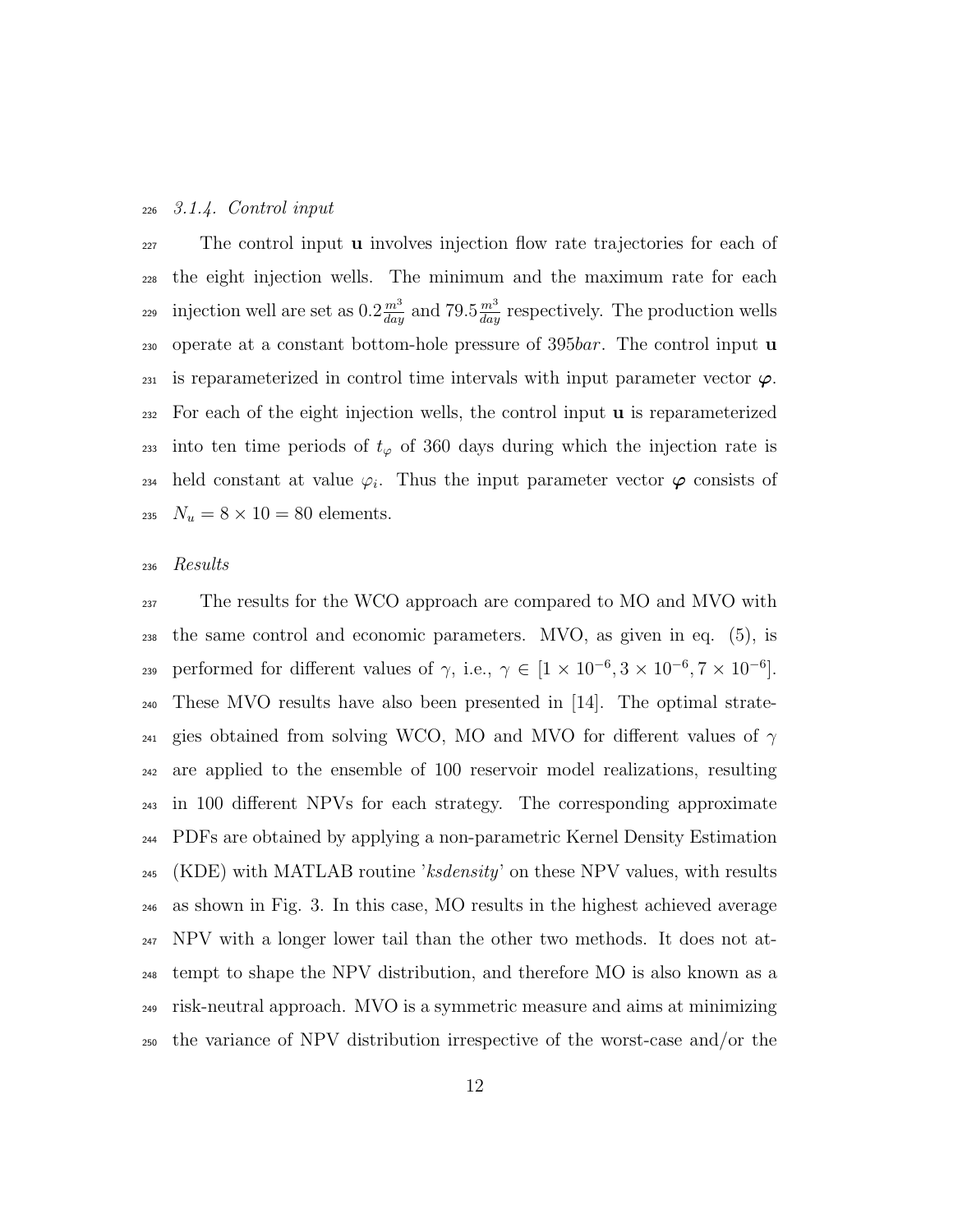

Figure 3: NPV distribution by applying optimal inputs from MO, MVO (with different  $\gamma$ ) and WCO to each ensemble member under geological uncertainty

 best-case performance. In this case, for all solutions of MVO, the reduction of variance results in lower best-case and worst-case NPV values compared to MO. Hence MVO does not offer an attractive solution. With WCO, as ex- pected, the worst-case performance is improved, which is achieved at the cost of reducing the mean performance and also with an effect on the achievable best-case values. Interestingly, in this particular example, the WCO solution also results in a minimum variance which is a co-incidence and a result that can not be generalized. The numerical results are summarized in Table 1.

 As it is shown, WCO provides an attractive option to improve the worst- case NPV value compared to MVO under geological uncertainty. However, uncertain model parameters have a large range of variability, as is also indi- cated by the long tail of the NPV distribution in Fig. 3. Therefore, in this case, WCO may provide a conservative solution to improve the worst-case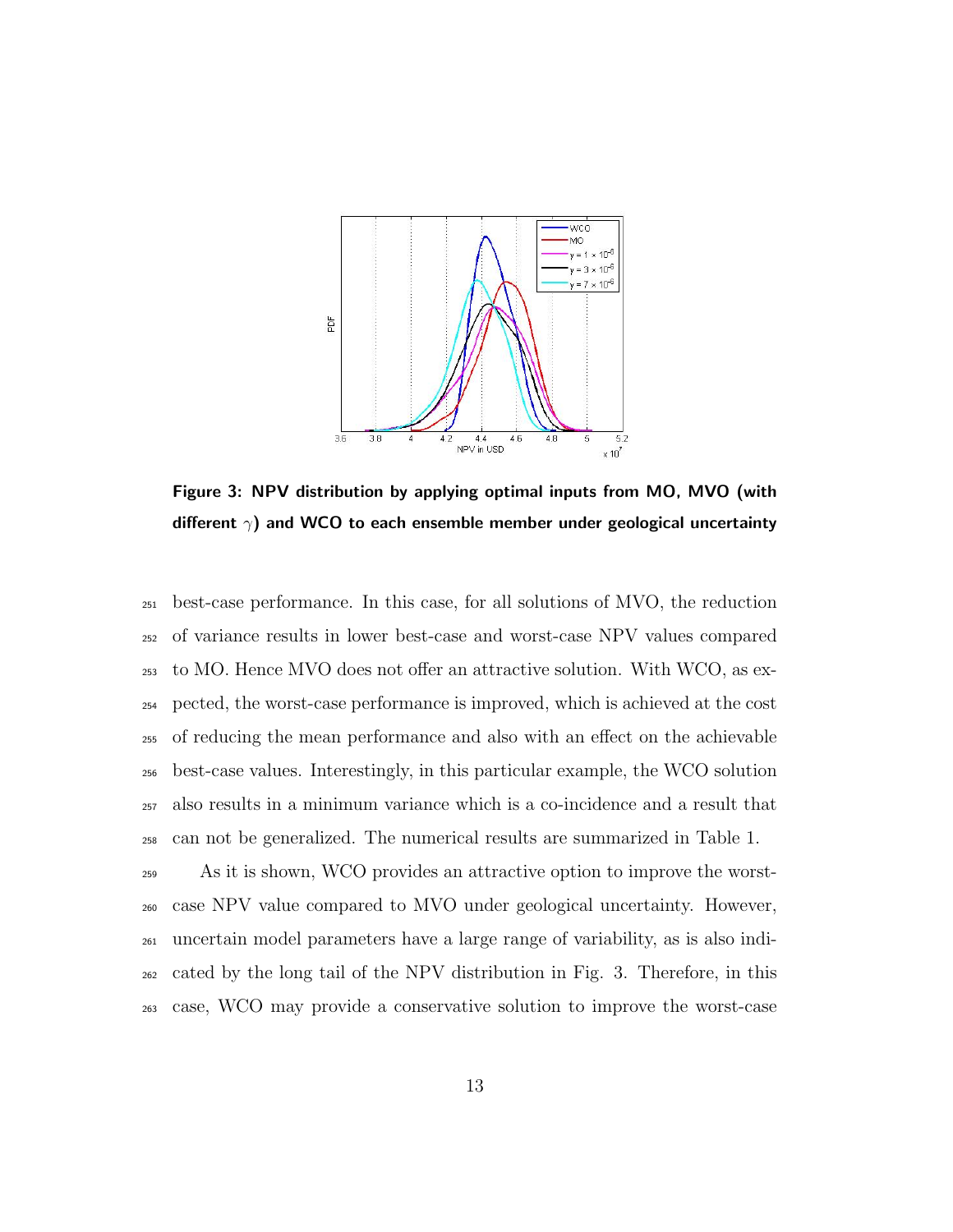|                                                               | MO   WCO | % change                      |
|---------------------------------------------------------------|----------|-------------------------------|
| Average NPV in million USD                                    |          | 45.3   44.6   1.54\% decrease |
| Worst-case NPV in million USD   41.6   43.1   3.60\% increase |          |                               |

Table 1: % change of the worst case and the average NPV values with WCO in comparison with MO under geological uncertainty

 value. The conservatism of WCO is connected to the modeling of uncertainty, i.e., if the considered ensemble contains an 'outlier', the WCO is concerned only with the outlier and the solution is conservative. Furthermore, as it is observed that the mean value also decreases with improving worst-case value, an alternative way to maintain a given level of mean value is to use the formulation as given in eq. (8). For the case of geological uncertainty, as considered in this section, the mean-worst case approach  $J_{MWCO}$ , as in  $_{271}$  eq.  $(8)$ , is not considered because it requires multiple WCO solutions. This is computationally too expensive because of the large number of constraints required to cope with the slack variables; see eq. (7).

#### 3.2. Simulation examples under economic uncertainty

 Oil reservoirs typically have a producing life cycle between 10 and 100 years. The economic variables that govern the NPV, especially the oil price  $r_o$ , vary drastically over time and can not be precisely predicted. These un- known variations of oil prices are the key source of economic uncertainty. Therefore in this work, only varying oil prices are used to characterize eco-280 nomic uncertainty. A finite number of oil price scenarios  $\eta_i, i = 1, \cdots, N_{eco}$ 281 from an uncertainty set U is used. There are various ways to predict the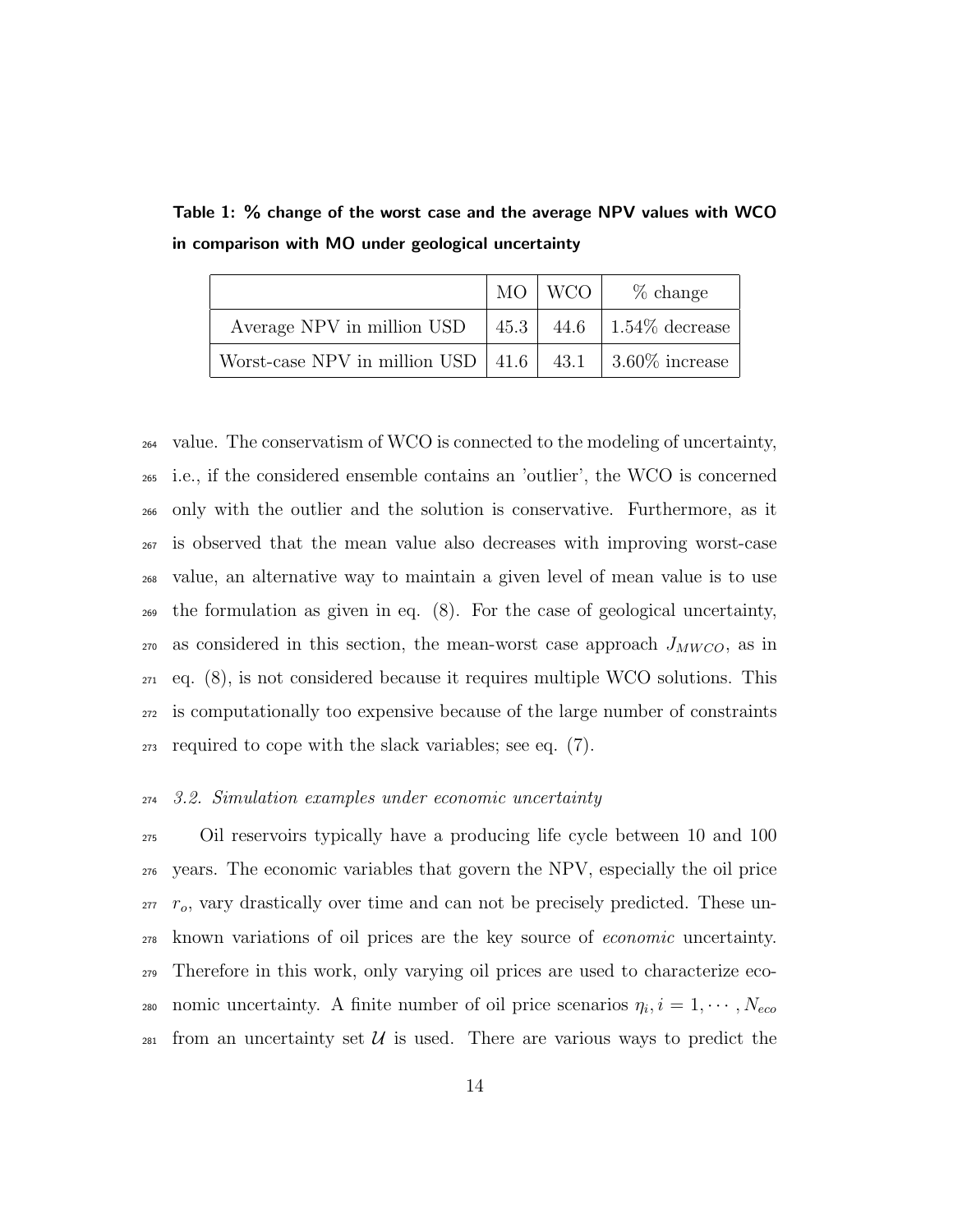future values of the changing oil prices. Different models, e.g., Prospective Outlook on Long-term Energy Systems (POLES) used by European Union and the French government, National Energy Modeling System (NEMS) of United States energy markets created at the U.S. Department of Energy, Energy Information Administration (EIA) etc., are used for energy prices prediction, for details see [35–38]. However, for this example a simplified Auto-Regressive-Moving-Average model (ARMA) model, see [39], is used to generate oil price time-series. This simplified approach can still represent the effect of varying oil prices. The ARMA model is defined as:

$$
r_{o_k} = a_0 + \sum_{i=1}^{6} a_i r_{o_{k-i}} + \sum_{i=1}^{6} b_i e_{k-i},
$$
\n(9)

293 where  $e_k$  is a white-noise sequence and  $a_i, b_i$  are coefficients selected in an ad-hoc way.

<sup>295</sup> Two different oil price scenarios with the same base oil price of 471  $\left[\frac{8}{m^3}\right]$ 296 and ensemble sizes,  $N_{eco}$ , of 10 and 100 respectively are generated as shown in Fig. 4. A single realization, i.e., realization number 1, of the standard egg model as shown in Fig. 1 is used as a fixed model. In this example, an 299 ensemble size,  $N_{eco}$ , of 10 as shown in Fig. 4(a) is considered. The remaining economic parameters and the control inputs are the same as in the previous example.

#### Results

 The MO and the WCO strategies are applied to the single model and the objective function, i.e., NPV, is evaluated with 10 oil price realizations, resulting in 10 different NPVs. The corresponding histogram is shown in Fig. 5. It can be seen that the worst-case value of the NPV distribution is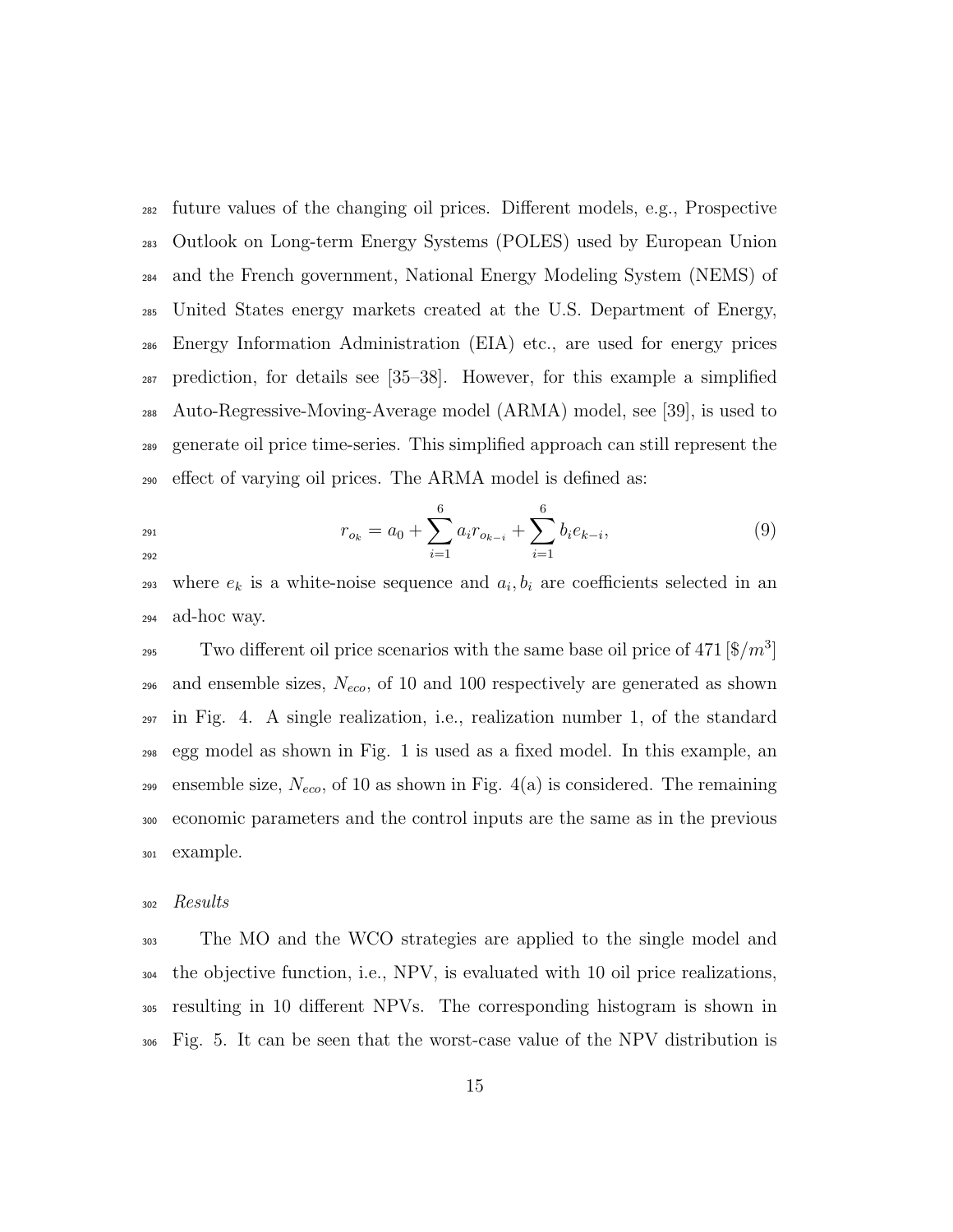

Figure 4: Oil price according to scenarios for uncertainty characterization





Figure 5: NPV histogram by applying optimal inputs from WCO and MO to the single model realization with each member of the oil price ensemble (economic uncertainty)

307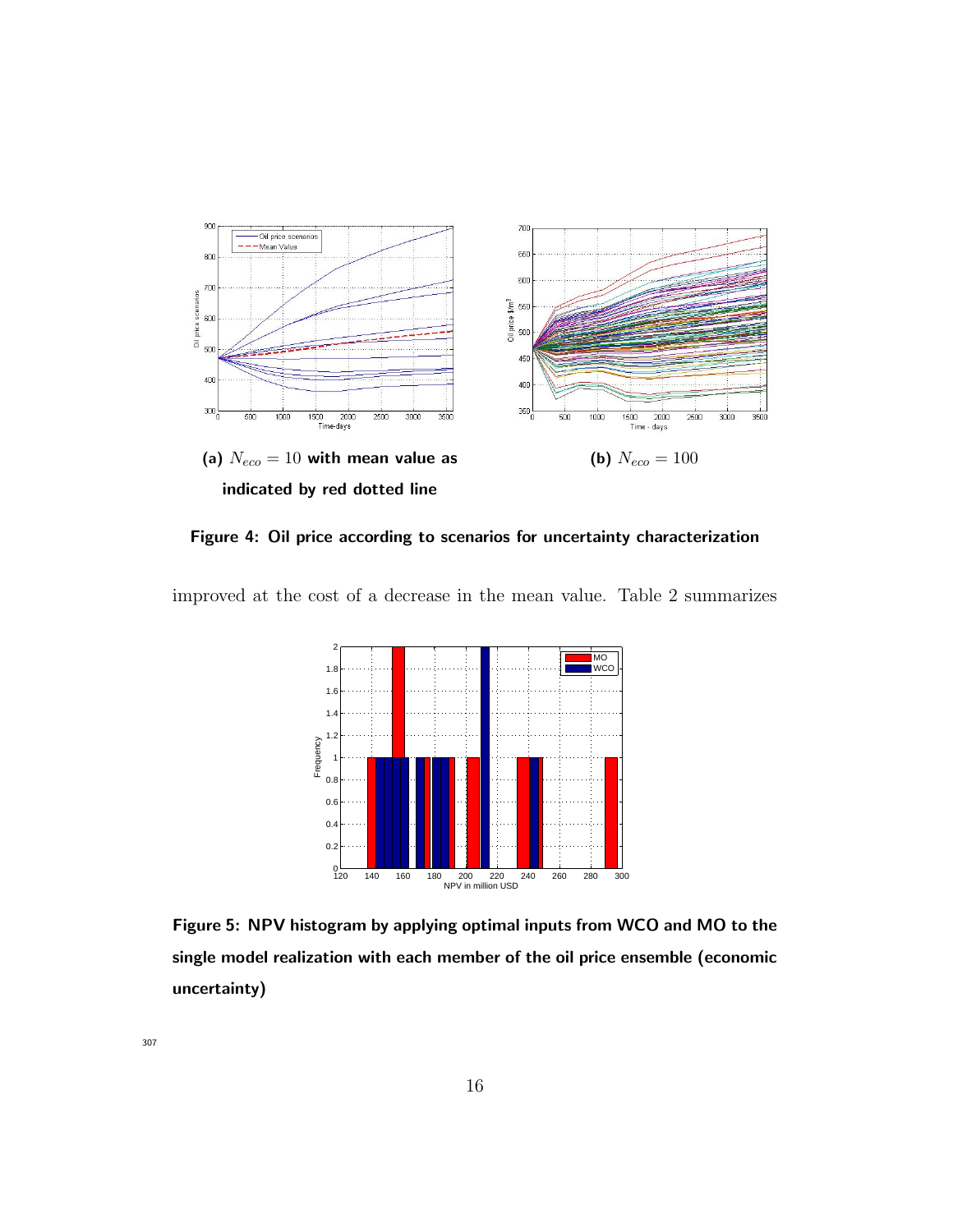the percentage increase and decrease of the worst-case NPV and the average NPV respectively.

|  |  |  |  |  | Table 2: % change of the worst-case and the average NPV values with WCO |  |  |
|--|--|--|--|--|-------------------------------------------------------------------------|--|--|
|  |  |  |  |  | in comparison with MO under economic uncertainty                        |  |  |

|                                           |     | MO   WCO | $\%$ change             |
|-------------------------------------------|-----|----------|-------------------------|
| Average NPV in million USD                | 194 |          | 182   $6.18\%$ decrease |
| Worst-case NPV in million USD $\vert$ 136 |     | 142      | $4.41\%$ increase       |

 The MVO strategy as given in eq. (5), with the considered model real- ization and oil price ensemble, is implemented for various values of weighting 312 parameter, i.e.,  $\gamma \in \{1 \times 10^{-8}, 2 \times 10^{-8}, 3 \times 10^{-8}\}$ . The results for the MVO and the WCO approaches are compared in Fig. 6. The corresponding approx- imate PDFs are obtained by applying a non-parametric KDE to these NPV values. The first observation is that, for this case of economic uncertainty, MVO does not reduce the worst-case values compared to the MO solution as was the case of for geological uncertainty. MVO is a symmetric measure, and hence the best-case values are also heavily penalized. For WCO, it can be observed that it improves the worst-case value without heavily compromising the best-case value compared to the MVO approach.

 The mean-worst case approach,  $J_{MWCO}$ , as formulated in eq. (8), has now also been implemented. Fig. 7 shows the variation of the mean and 323 the worst-case NPV values with respect to  $\lambda$ . As  $\lambda$  increases, the worst-case value is improved at the cost of reducing the mean value. MO has the highest mean with the lowest worst-case value. One of the challenges of using risk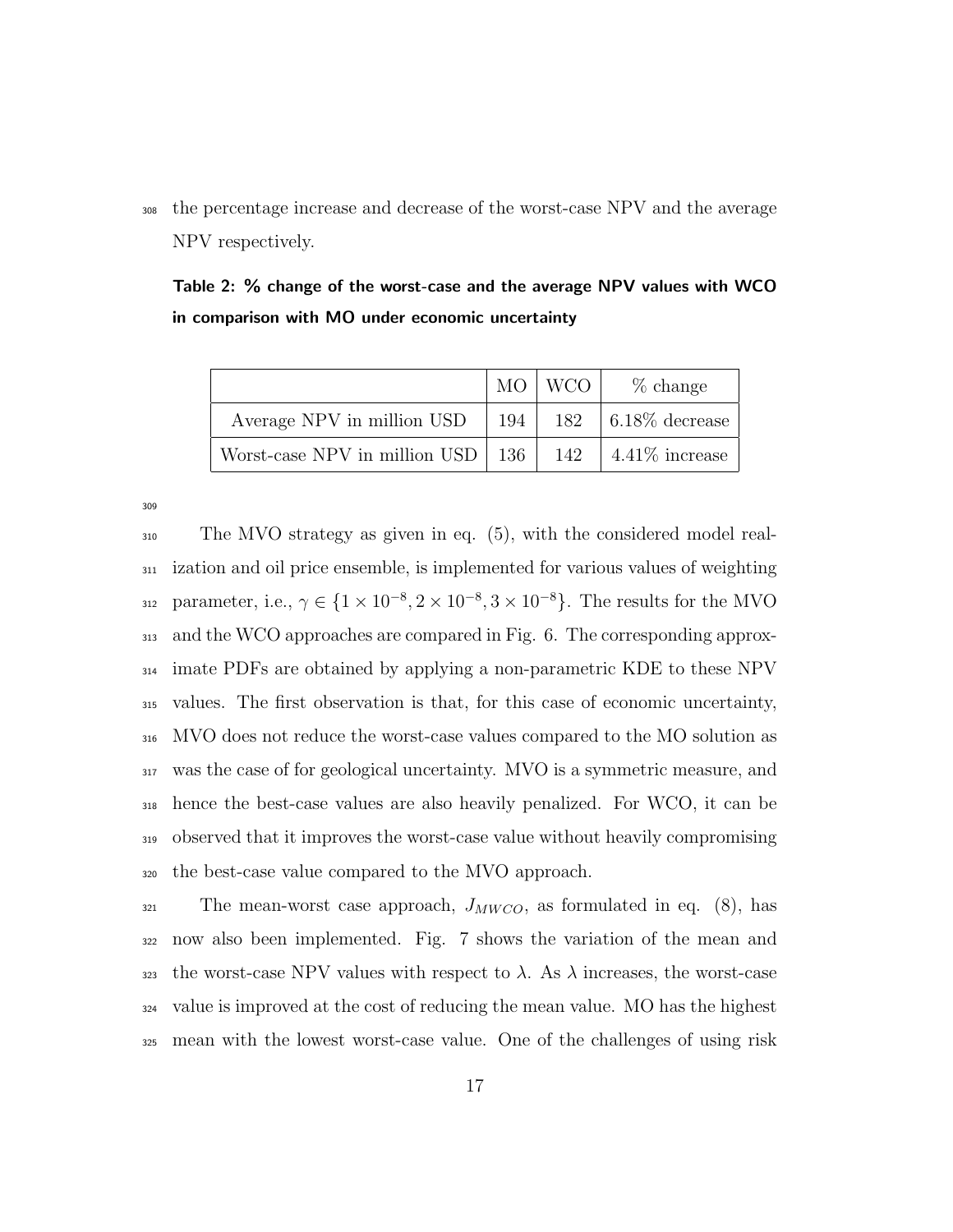

Figure 6: NPV distribution by applying optimal inputs from MO, MVO (with different  $\gamma$ ) and WCO optimization to the single model realization with each member of the oil price ensemble (economic uncertainty)

 measures in water-flooding optimization is the non-convexity, and hence the problem of different local optima. For example, in this case, we expect that 328 the worst-case value improves with an increasing value of  $\lambda$ , but at  $\lambda = 5$  we observe a different result. One of the possible reasons of this can be that the optimization has ended up in a local optimum and results in a lower worst-case NPV value. The numerical results are summarized in Table 3.

 As discussed in the previous section, WCO with economic uncertainty can be simplified to a single optimization with the worst-case oil price value 334 over time and specially in the case of oil price scenarios as shown in Fig.  $4(a)$ , it is easy to identify the worst-case oil price scenario. A single optimization with the worst-case oil price is performed. Fig. 8 shows a comparison of the histogram of NPV values resulting from the worst-case formulation as in eq. (7) and from a single optimization with the worst oil price scenario.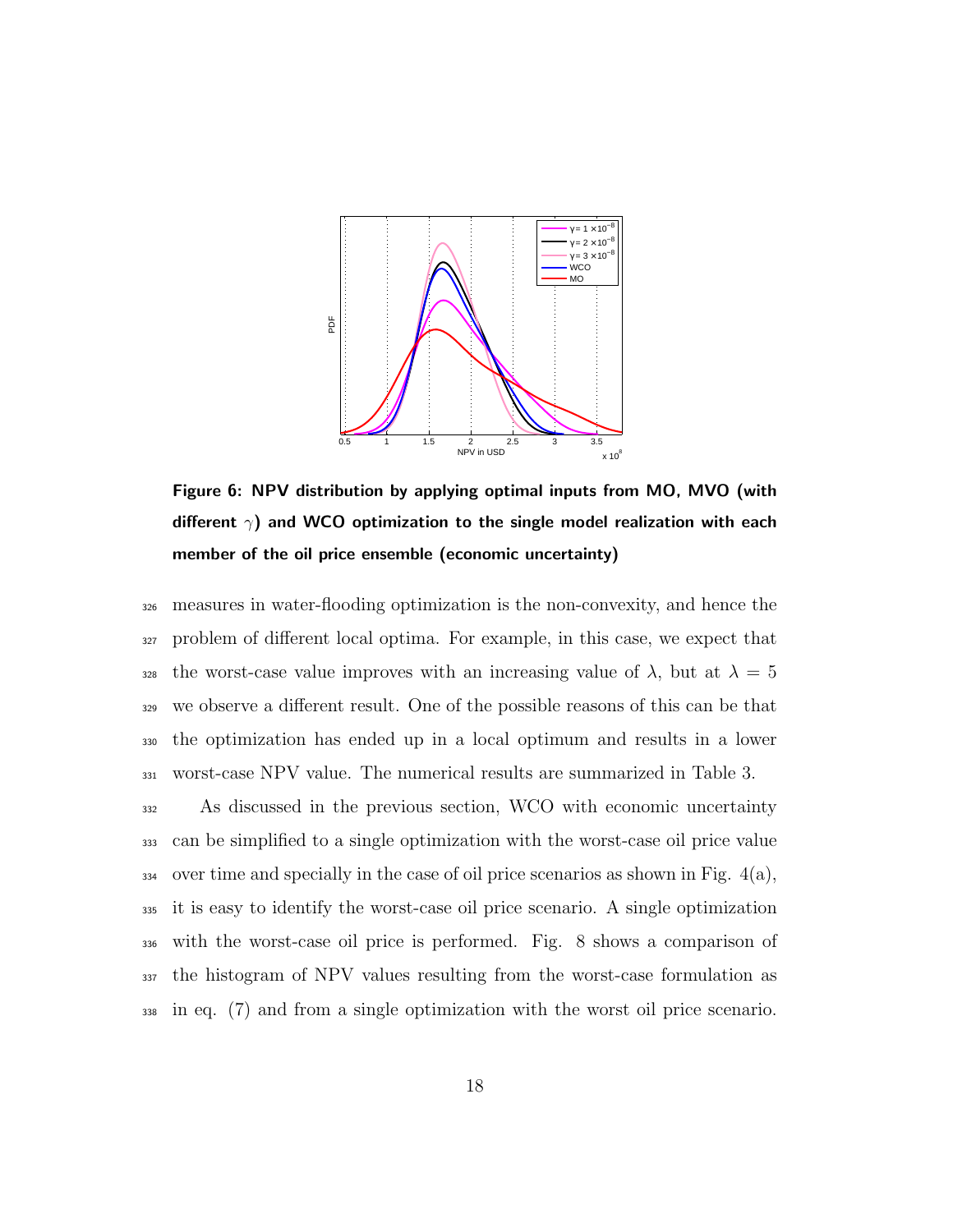

Figure 7: Change in the average and the worst-case NPV values as a function of  $\lambda$ 

| $\lambda$ | Mean       | Worst-case | % decrease of | % increase of |  |
|-----------|------------|------------|---------------|---------------|--|
|           | in million | in million | mean w.r.t    | worst-case    |  |
|           | <b>USD</b> | USD        | MO            | w.r.t MO      |  |
| МO        | 194.6      | 136.9      |               |               |  |
| 0.2       | 194.54     | 137.22     | $0.07\%$      | $0.18\%$      |  |
| 1         | 194.47     | 137.23     | $0.10\%$      | $0.19\%$      |  |
| 2         | 194.38     | 137.65     | 0.15%         | $0.49\%$      |  |
| 5         | 194.25     | 137.23     | $0.22\%$      | 0.18%         |  |
| 10        | 194.00     | 138.04     | $0.34\%$      | 0.78%         |  |

Table 3: Results for the mean-worst case approach under economic uncertainty

<sup>339</sup> As expected both optimizations gives the same results. For the oil price <sup>340</sup> realizations, 4(b), there are cross overs between the lowest two realizations, <sup>341</sup> and therefore it is not possible to identify the worst-case realizations.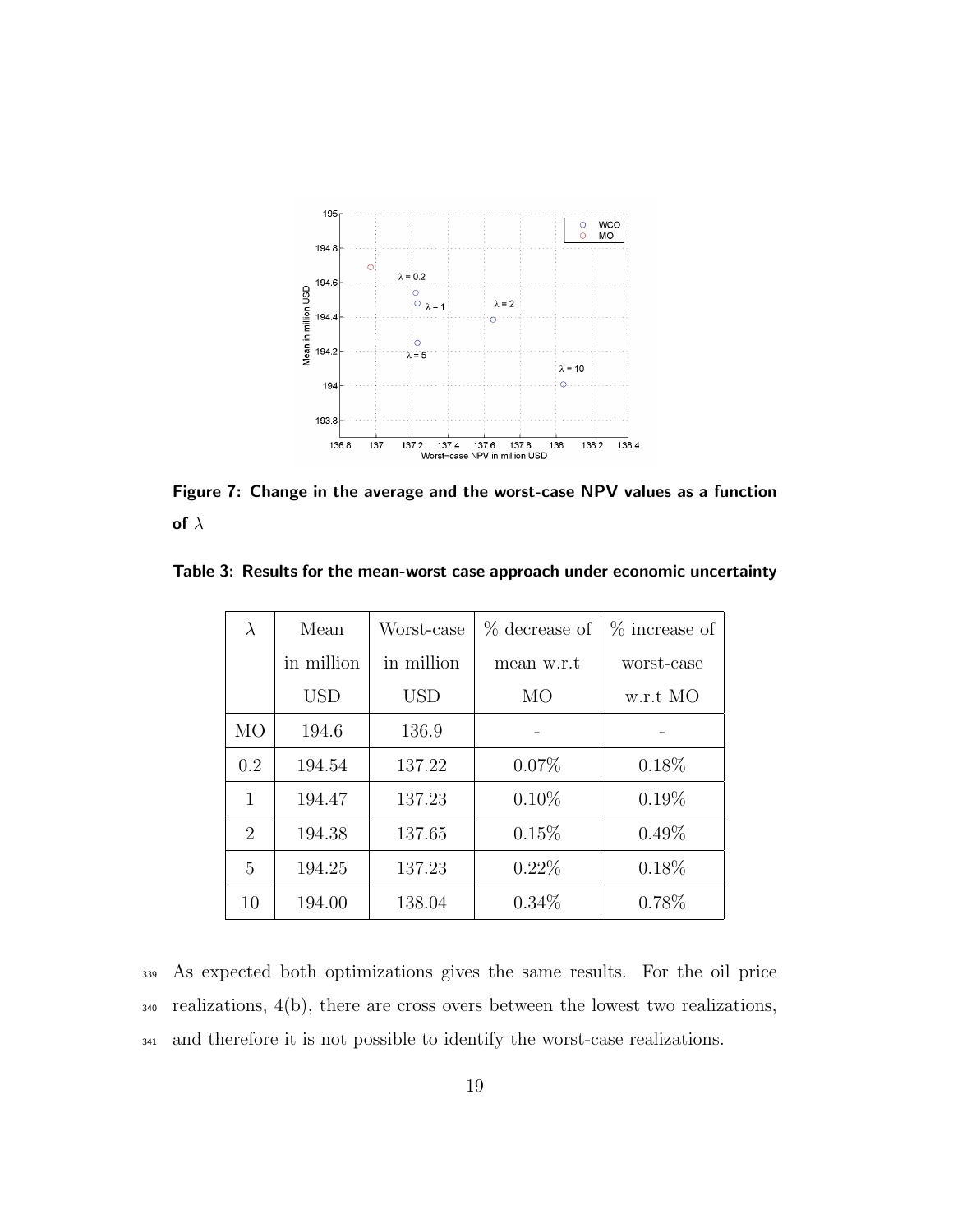

Figure 8: NPV histogram as a result of applying optimal inputs from WCO to the single model realization with each member of the oil price ensemble (economic uncertainty) compared to the input that results from nominal optimization with the worst oil price realization

 In conclusion, WCO provides an attractive option of asymmetrically shap- ing the NPV distribution under both geological and economic uncertainty, specifically when the decision maker is mainly concerned with the worst-case performance. Furthermore, to provide a good balance between the worst-case performance and the improvement in the mean value, the mean-WCO ap-347 proach is a preferred formulation as the balance can be achieved by tuning  $\lambda$ . As discussed in the previous section, WCO performance also depends upon uncertainty modeling, i.e., in the presence of a large variability in uncertainty set (an outlier in the considered ensemble), it may result in a solution that is very conservative. One possible way to avoid such a conservative solution is to use CVaR as a risk measure, which is motivated in the next section.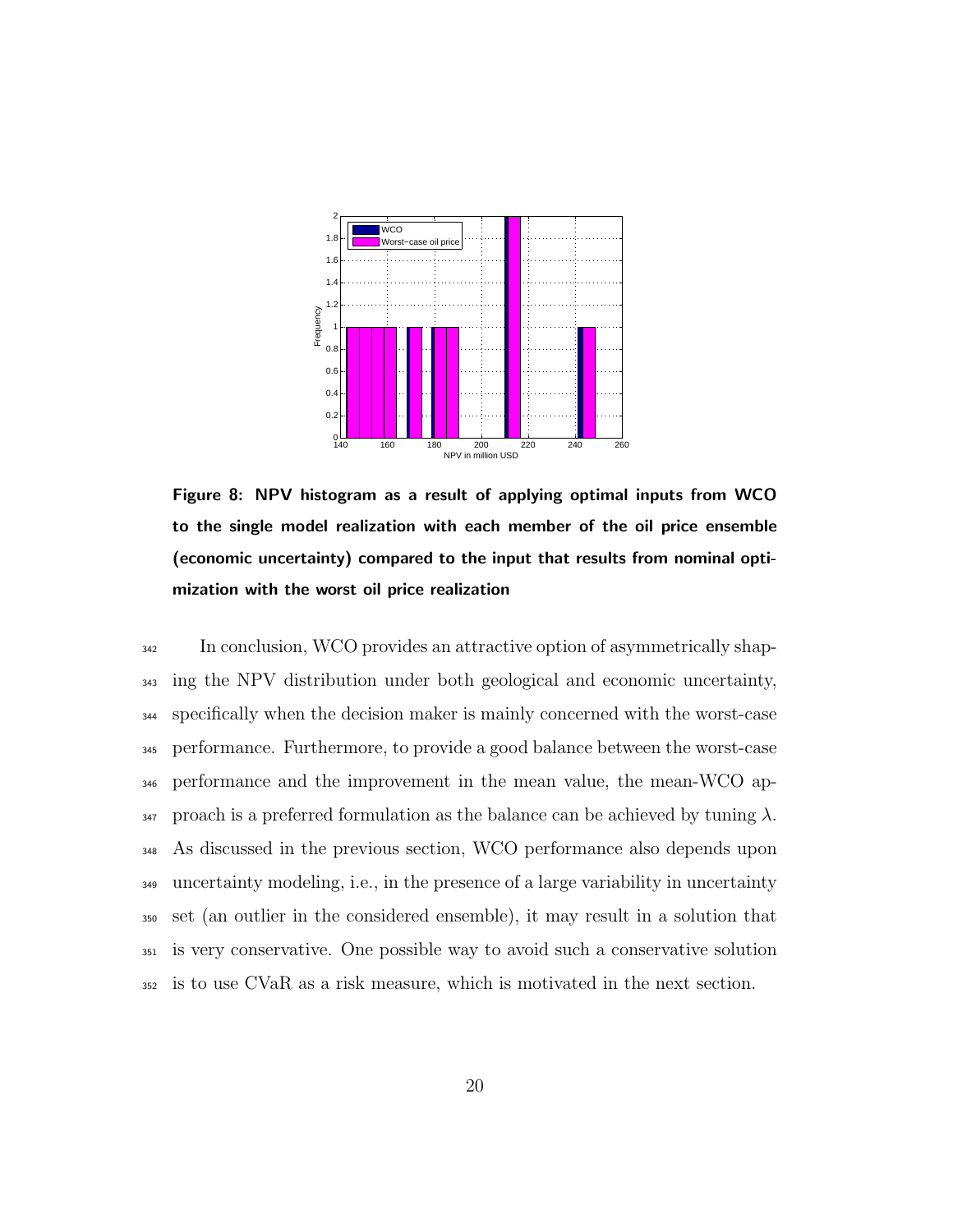#### <sup>353</sup> 4. Conditional Value-at-Risk (CVaR) optimization

 CVaR, introduced in [20], is a popular tool for managing risk in finance. It addresses the often overly conservative solution of the worst-case opti- mization by considering a class of worst cases and improves them without penalizing the best cases.

 $\overline{3}58$  For a random variable  $\Psi$  with cumulative distribution function (CDF) 359  $F_{\Psi}(z) = P{\Psi \leq z}$ , the Value-at-Risk (VaR)  $(\alpha_{\beta})$  and CVaR  $(\phi_{\beta})$  of  $\Psi$  with 360 confidence level  $\beta \in ]0,1[$  are given as:

<sup>361</sup> αβ(Ψ) = max{z|FΨ(z) ≤ β}, <sup>362</sup> φβ(Ψ) = E[Ψ|Ψ ≤ αβ], 363

364 where VaR  $(\alpha_{\beta})$  or chance constrained optimization [40] is a  $\beta$ -percentile of 365 an objective function distribution. CVaR  $(\phi_{\beta})$  is the expected value of all <sup>366</sup> those points in the distribution which fall below the VaR value. Fig. 9 illus-<sup>367</sup> trates the concepts of the worst case, VaR and CVaR for a given cumulative <sup>368</sup> distribution function.

369 For a function  $f(u, \theta)$  that represents a loss distribution, where  $u \in U \subseteq$ 370  $\mathbb{R}^m$  is the decision vector and  $\theta \in \mathbb{R}^n$  is a random vector representing uncer-371 tainties, a simple auxiliary function  $F_\beta$  on  $U \times \mathbb{R}$  for the computation of  $\phi_\beta$ <sup>372</sup> has been introduced in [20], defined as follows:

$$
F_{\beta}(u,\alpha) = \alpha + \frac{1}{1-\beta} \int_{\theta \in \mathbb{R}^n} [f(u,\theta) - \alpha]^+ p(\theta) d\theta, \tag{10}
$$

375 where  $[t]^+ := \max\{t, 0\}$ . It has also been shown in [20] that the  $\phi_\beta$  of the 376 loss associated with any  $u \in U$  can be determined as follows:

$$
\phi_{\beta}(u) = \min_{\alpha \in \mathbb{R}} F_{\beta}(u, \alpha).
$$
\n(11)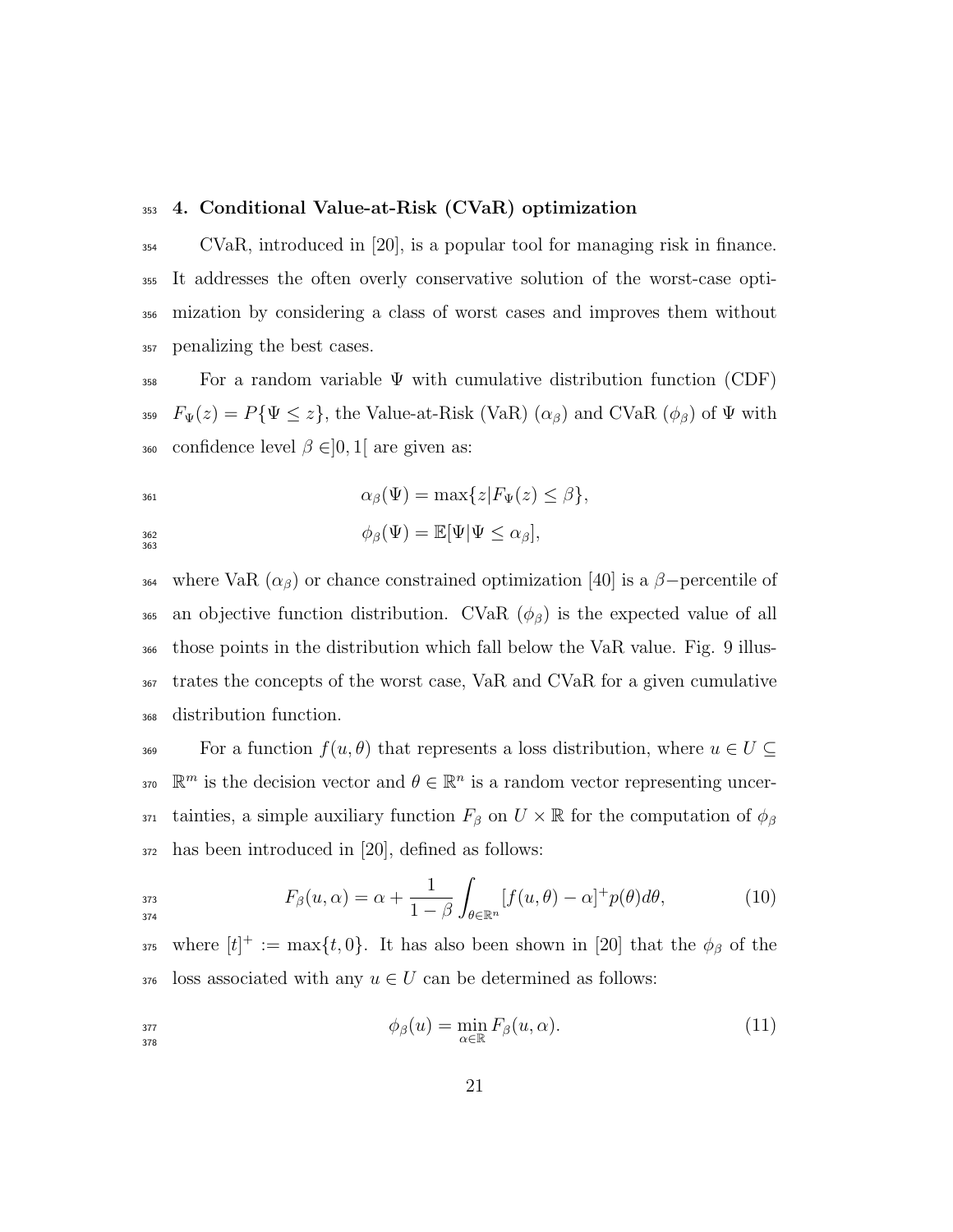

Figure 9: Worst case, VaR and CVaR for a given CDF  $F_{\Psi}(z)$ 

<sup>379</sup> Furthermore, minimizing the  $\phi_\beta$  of the loss associated with u is equivalent 380 to minimizing  $F_\beta(u, \alpha)$  over all  $(u, \alpha) \in U \times \mathbb{R}$ , in the sense that

$$
\min_{u \in U} \phi_{\beta}(u) = \min_{(u,\alpha) \in U \times \mathbb{R}} F_{\beta}(u,\alpha).
$$
\n(12)

<sup>383</sup> For the water-flooding optimization problem, we can write the mean-<sup>384</sup> CVaR approach as:

$$
J_{MCVaR} = J_{MO} - \omega J_{\phi_{\beta}},\tag{13}
$$

<sup>387</sup> where  $J_{\phi_{\beta}}$  represents the CVaR objective and  $\omega \in \mathbb{R}$  is a weighting parame- ter. This approach aims to maximize the mean value and minimize CVaR. As the sampling of the uncertainty space generates a collection of scenarios  $\theta_1, \cdots, \theta_{N_{geo}}$ , the integral in the CVaR optimization formula in eq. (10) has to be approximated by a sum. For the NPV distribution, the CVaR is then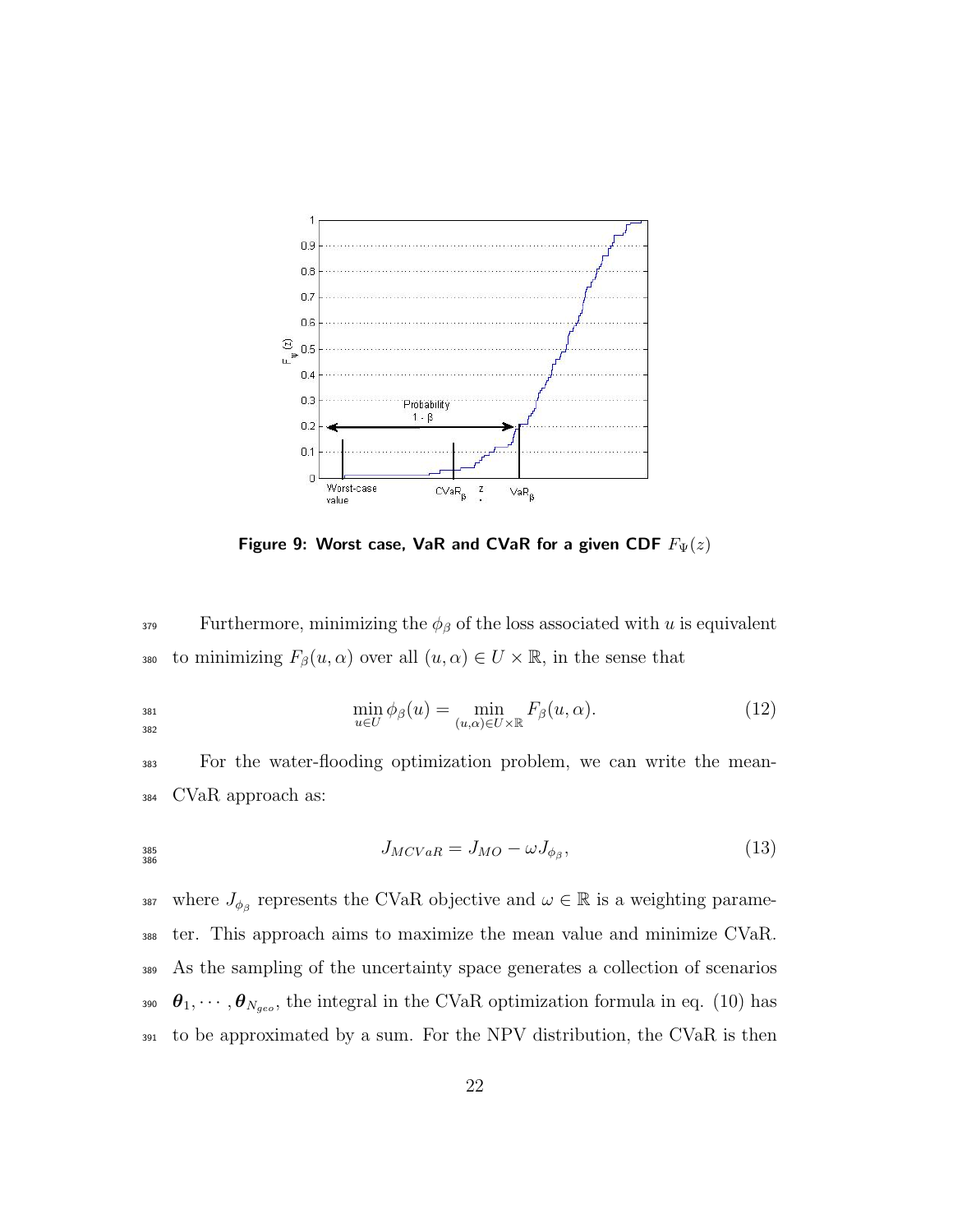<sup>392</sup> given by:

$$
J_{\phi_{\beta}}(\mathbf{u},\alpha)=-\alpha-\frac{1}{N_{geo}(1-\beta)}\sum_{i=1}^{N_{geo}}\min\{J_i(\mathbf{u},\boldsymbol{\theta}_i)-\alpha,0\}.
$$

<sup>395</sup>  $J_{\phi_{\beta}}$  is non-differentiable and it can not be directly used with a gradient-based <sup>396</sup> optimization method. A common approach to solve this problem, like in the <sup>397</sup> max-min problem considered before, is to reformulate the problem using slack 398 variables  $t_i$  and additional constraints as follows:

$$
J_{\phi_{\beta}}(\mathbf{u}, \alpha) = \{-\alpha - \frac{1}{N_{geo}(1-\beta)} \sum_{i=1}^{N_{geo}} t_i\},\newline \text{s.t.} \quad \begin{cases} t_i \leq J_i(\mathbf{u}, \boldsymbol{\theta}_i) - \alpha \\ t_i \leq 0 \end{cases} \forall i.
$$

400

399

<sup>401</sup> Therefore, the optimization problem in eq. (13) (excluding the system dy-<sup>402</sup> namics, initial conditions and input bound constraints) can be re-written <sup>403</sup> as:

$$
\max_{u,\alpha,t} \{ \frac{1}{N_{geo}} \sum_{i=1}^{N_{geo}} J_i(\mathbf{u}, \boldsymbol{\theta}_i) + \omega \alpha + \omega \frac{1}{N_{geo}(1-\beta)} \sum_{i=1}^{N_{geo}} t_i \},
$$
\n
$$
\text{s.t.} \begin{cases} t_i \leq J_i(\mathbf{u}, \boldsymbol{\theta}_i) - \alpha \\ t_i \leq 0 \end{cases} \forall i.
$$
\n
$$
\omega_6
$$

#### 405

404

# <sup>407</sup> 4.1. Simulation example under geological uncertainty

 The geological model uncertainty ensemble (the standard egg model), economic parameters and the control inputs are the same as used in the 410 previous simulation example. The confidence interval  $\beta$  is chosen as 80%. Hence the CVaR equals the negative of an average of the 20% of the worst-case values. In the case of an ensemble size of 100, it is the average of the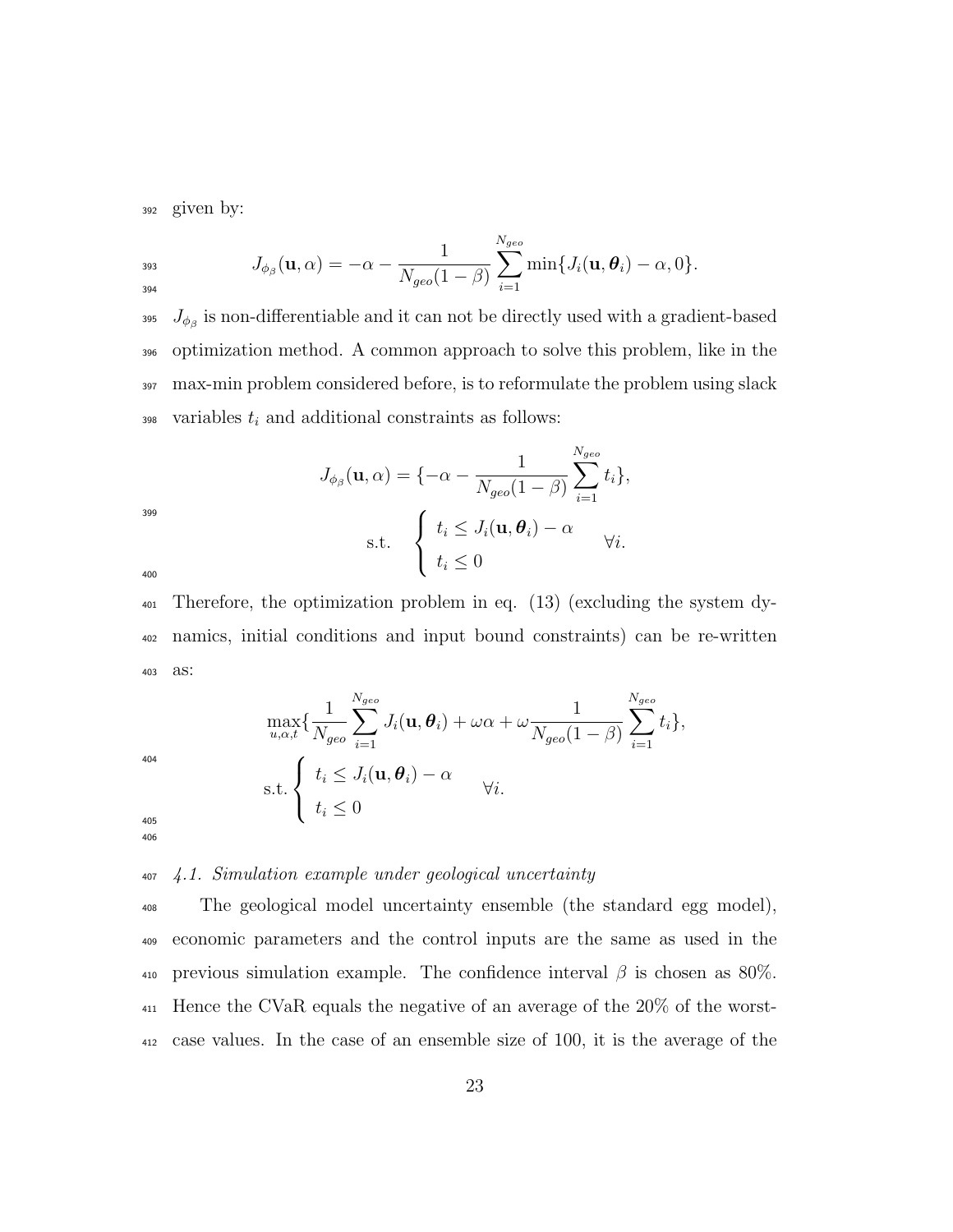worst 20 NPV values. The CVaR problem is optimized for different values of  $\omega \in \{0.5, 2, 2.5\}$ . As there are no well-defined rules on how to choose  $\omega$ , these values are chosen in an ad-hoc way. Furthermore, as discussed before, in case of a non-convex optimization such as NPV optimization where many local optima can be attained, the selection of  $\omega$  requires some trials to see the effect of CVaR reduction. These trials are also computationally very expensive, and 419 hence a systematic selection of  $\omega$  is important and will be considered as a future research topic. The obtained CVaR-optimal strategies with different  $\omega$  are applied to the ensemble of 100 reservoir model realizations, resulting in 100 different NPVs. The corresponding approximate PDFs are obtained by <sup>423</sup> applying KDE with MATLAB routine 'ksdensity' to these NPV values, with results as shown in Fig. 10. It can be observed that the NPV distribution



Figure 10: NPV distribution by applying optimal inputs from MO and CVaR for different  $\omega$  to each ensemble member under geological uncertainty

resulting from MO has a longer and lower tail than the other distributions..

All CVaR strategies provide an improvement in the worst-case values but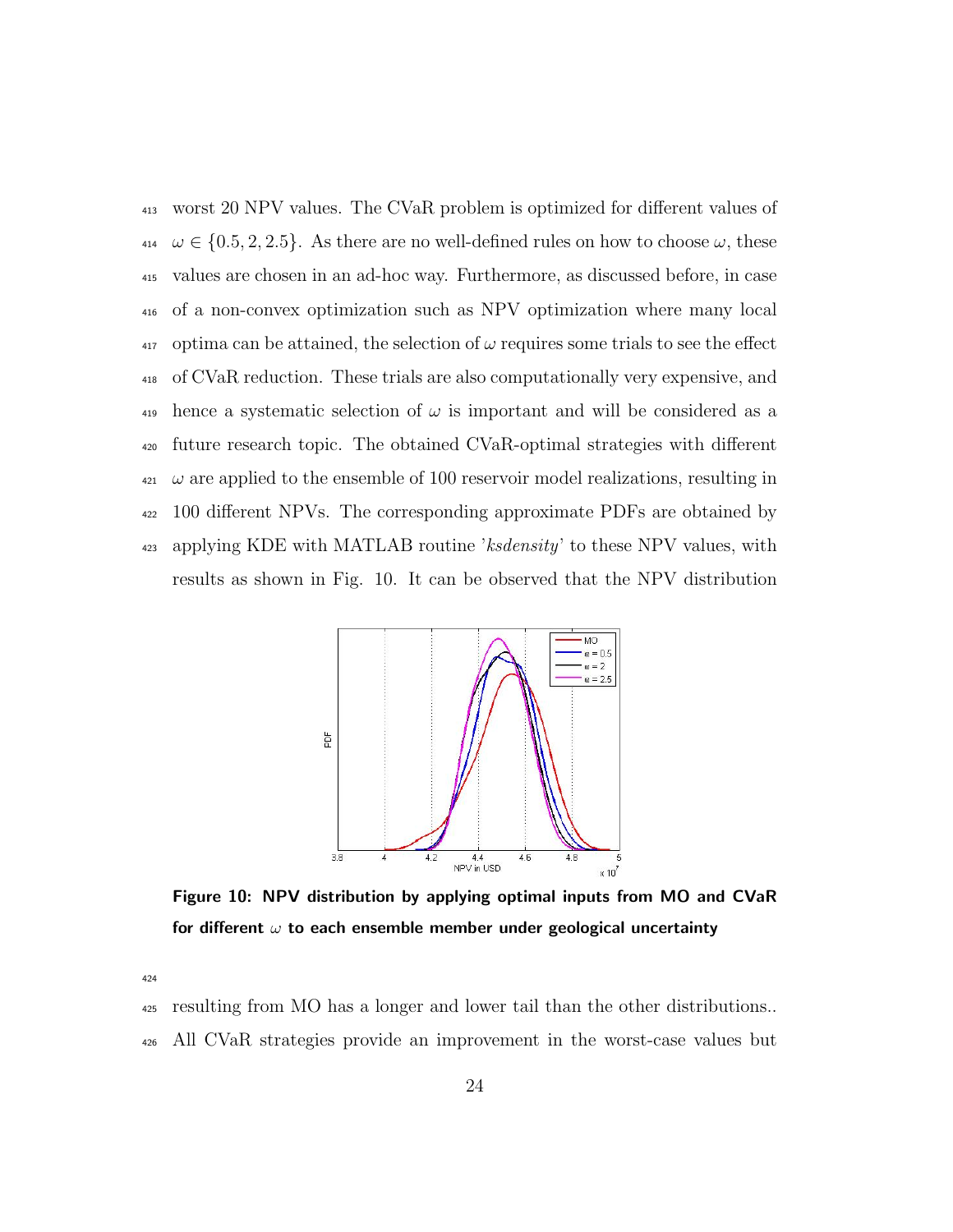this improvement is achieved at the expense of compromising the best-case <sup>428</sup> values. The results also depend on the weighting parameter  $\omega$ . In this case,  $\omega = 0.5$  provides better results in terms of improving the worst-case values with a minimum decrease of best-case values. The average value is also decreased with increasing  $\omega$ . MVO solutions as shown in Fig. 3 do not offer an attractive solution because the worst case NPVs are reduced compared to both MO and mean-CVaR.

 The CVaR optimization problem is highly non-convex and computation- ally very demanding. A server computer having 20 physical cores has been used with the MATLAB parallel computing toolbox to reduce the time of computation. Furthermore, the approximation of the CVaR measure of eq. (10) provides a numerically stable estimate of CVaR for the situation of a high number of uncertainty samples [20]. However, due to the non-convexity of the optimization problem, many local optima are attained with different  $\mu_{441}$  values of  $\omega$ . In water-flooding optimization, increasing the number of geo- logical realizations will give a better CVaR approximation but at the cost of increasing the computational complexity.

#### 4.2. Simulation example under economic uncertainty

 In order to investigate CVaR optimization with economic uncertainty, an ensemble of 100 scenarios of oil prices, as shown in Fig. 4(b), is chosen. 447 The confidence interval  $\beta$  is chosen as 80%, and the penalty parameter  $\omega$  is  $\omega \in \{1, 2, 5\}.$  These values are chosen in an ad-hoc way. The optimal strate- gies obtained from MO and mean-CVaR are applied to the reservoir model realization with each oil price scenario resulting in 100 different NPVs. As in the previous simulation examples, the corresponding approximate PDFs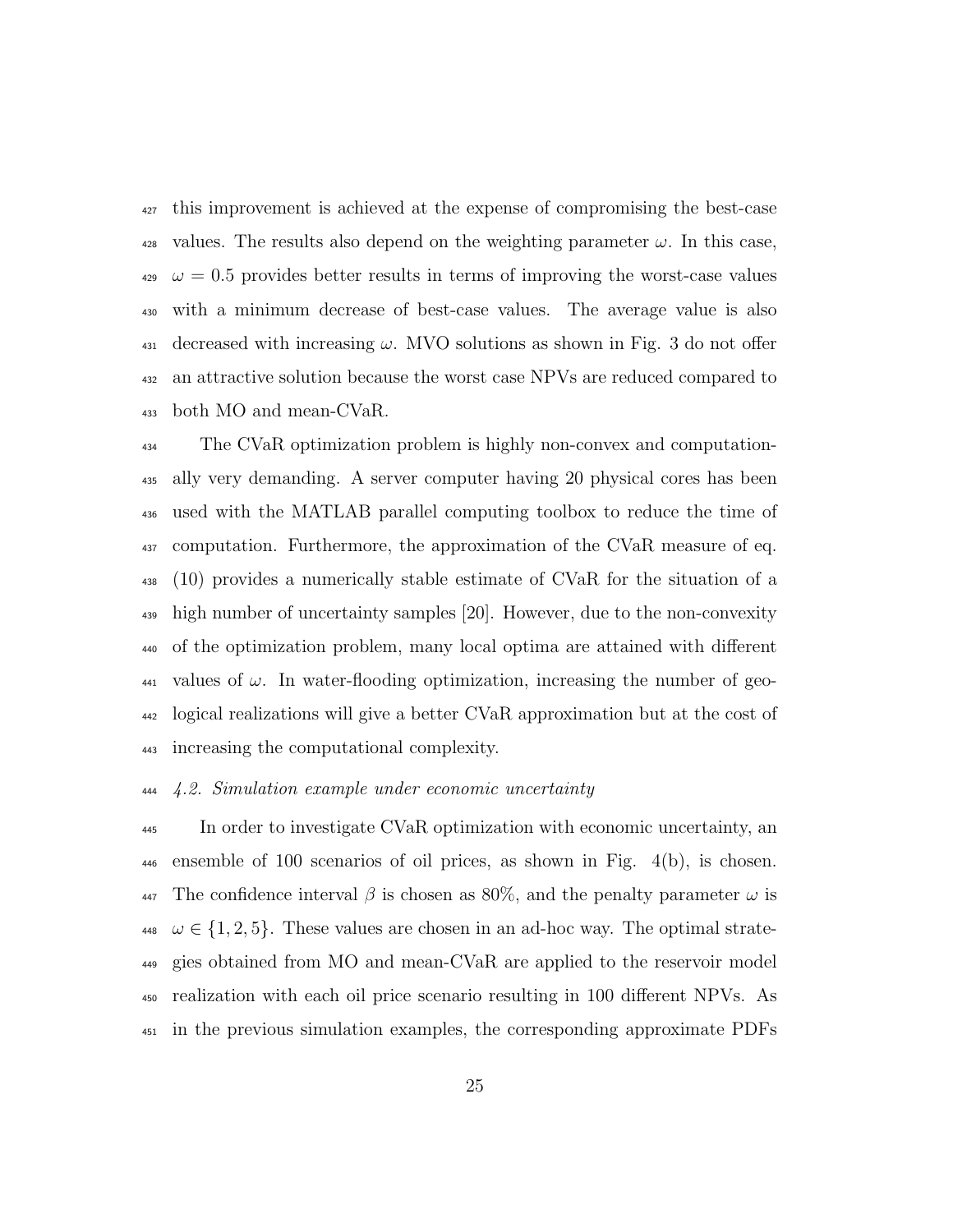are obtained by applying a non-parametric KDE to these NPV values, with results as shown in Fig. 11. It can be observed that economic uncertainty does not have a profound effect on the optimized strategies compared to geological uncertainty. The improvement in the worst-case values under eco- nomic uncertainty is less than expected. The CVaR risk measure, depending <sup>457</sup> upon the confidence interval β, offers an asymmetric shaping of the NPV distribution by focusing only on the worst cases. The increase in the 20% worst-case values can be observed in the figure. Fig. 12 shows the change in



Figure 11: NPV distribution by applying optimal inputs from MO and CVaR for different  $\omega$  to model realization with each member of oil price ensemble (economic uncertainty)

459

 the CVaR values (the average of the 20% worst-case values) and the corre- sponding change in the average NPV as a function of  $\omega$ . MO has the highest  $\frac{462}{462}$  return with the lowest CVaR value. With an increasing value of  $\omega$ , as the CVaR risk measure is the negative of CVaR value, risk is reduced at the cost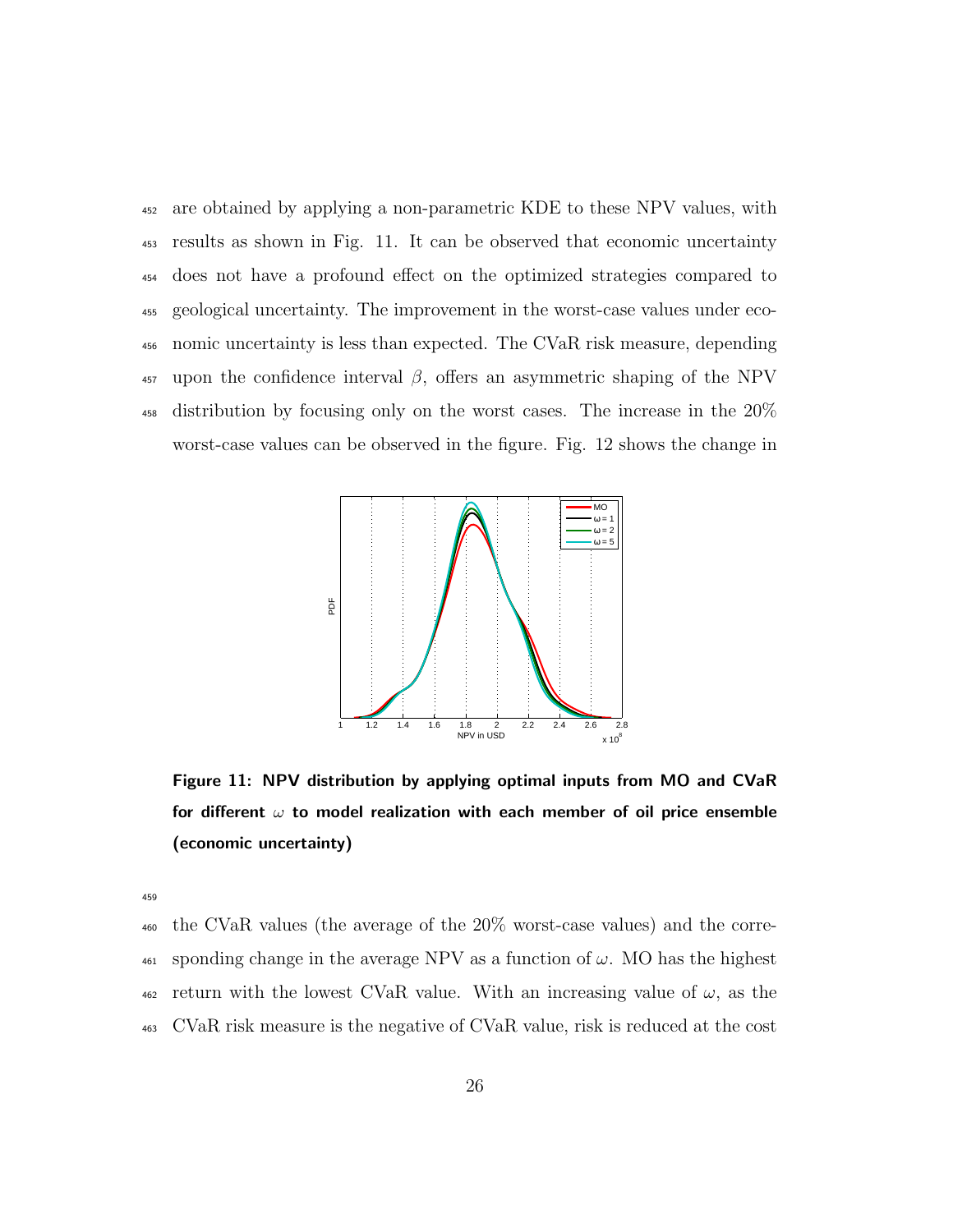464 of compromising return. At  $\omega = 10$ , an 'outlier' is observed because probably <sup>465</sup> the optimization has gotten stuck in a local optimum. The numerical results are summarized in Table 4.



Figure 12: Change in average and CVaR NPV values as a function of  $\omega$ 

|  |  | Table 4: Results for the mean-CVaR approach under economic uncertainty |  |  |  |
|--|--|------------------------------------------------------------------------|--|--|--|
|  |  |                                                                        |  |  |  |

| $\omega$ | Mean       | CVaR value | % decrease of | % increase of |
|----------|------------|------------|---------------|---------------|
|          | in million | in million | mean w.r.t    | CVaR value    |
|          | <b>USD</b> | USD        | MO            | w.r.t MO      |
| МO       | 188.51     | 156.34     |               |               |
| 1        | 187.40     | 156.97     | $0.58\%$      | $0.40\%$      |
| 2        | 186.92     | 157.10     | $0.84\%$      | $0.48\%$      |
| 5        | 186.29     | 157.28     | 1.17%         | $0.60\%$      |
| 10       | 185.34     | 156.95     | 1.68%         | $0.39\%$      |

466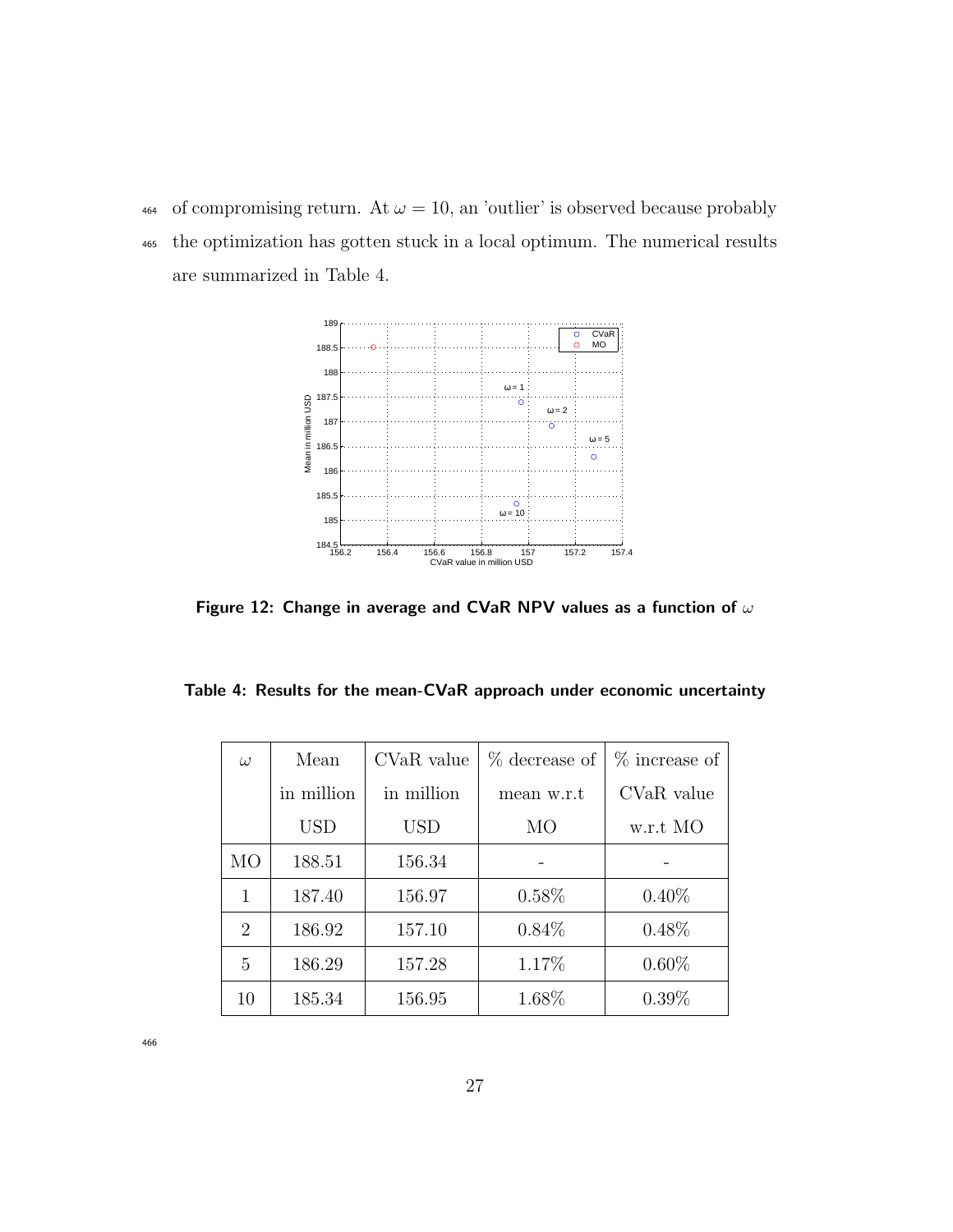To compare the mean-CVaR and MVO approaches in terms of improving the worst-case value without heavily penalizing the best-case value, MVO is also implemented for the oil price scenarios as shown in Fig. 4(b) for different 470 values of the weighting parameter, i.e.,  $\gamma \in \{1 \times 10^{-8}, 0.5 \times 10^{-8}, 1 \times 10^{-7}\}.$  The results for the MVO and MO optimal strategies are shown in Fig. 13. It can be seen that, due to the reduction of variance, the best cases are heavily penalized with a small improvement in the worst-case values compared to a mean-CVaR approach as shown in Fig. 11.



Figure 13: NPV distribution by applying optimal inputs from MO and MVO for different  $\gamma$  to the single model realization with each member of the oil price ensemble (economic uncertainty)

474

 In conclusion, CVaR with either geological or economic uncertainty pro- vides an attractive opportunity for asymmetrically shaping the NPV distri- bution. Compared to WCO, it also reduces the conservatism of the solution by considering a class of worst-cases as defined with the confidence inter-<sup>479</sup> val β. With the parameter β, the level of conservatism can be controlled.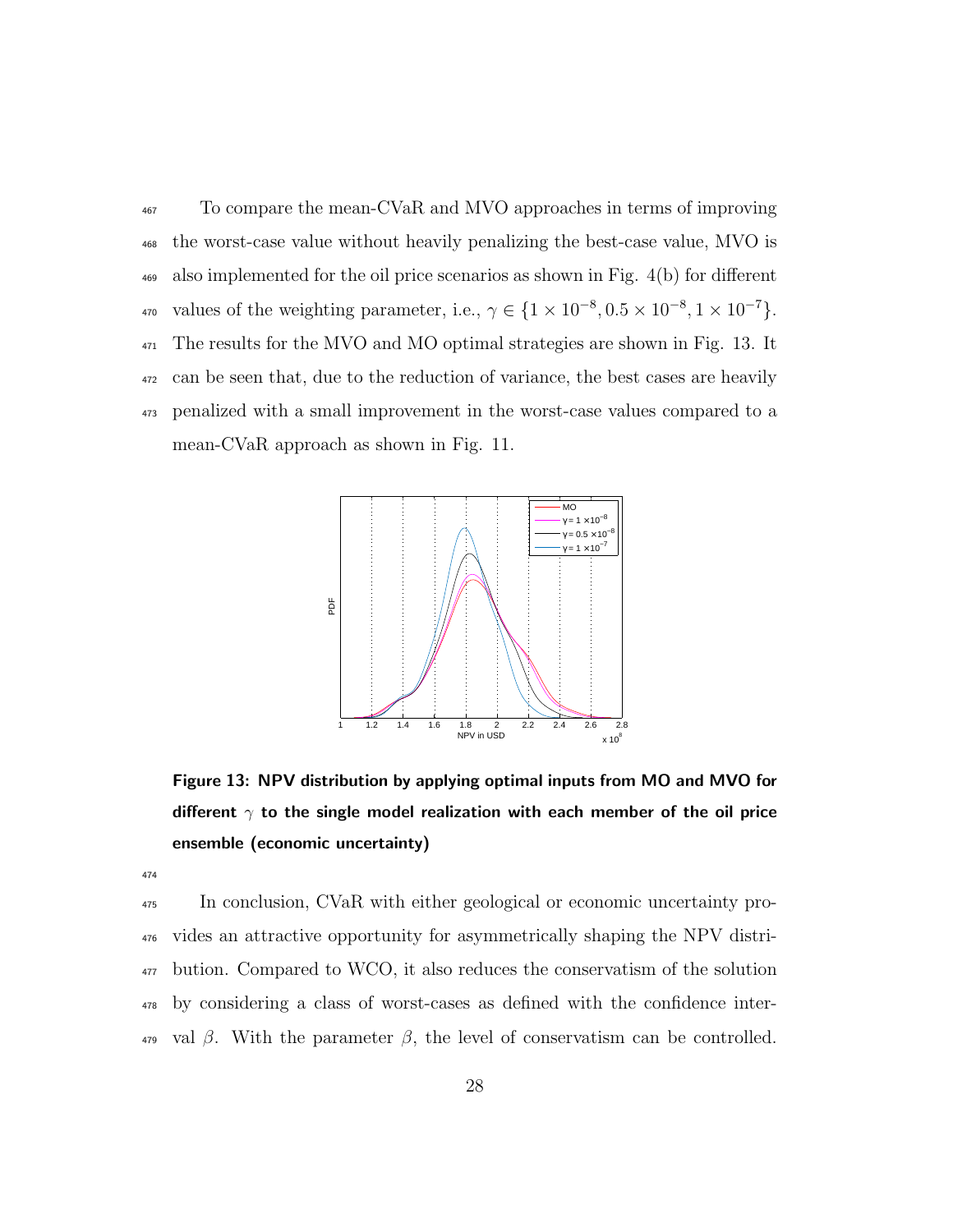One of the main challenges with CVaR in water-flooding optimization is the computational complexity and non-convexity of the original water-flooding 482 optimization. As a consequence, finding a proper weight,  $\omega$ , in mean-CVaR becomes a difficult task.

#### 5. Semi-variance optimization

 Standard semi-deviation or semi-variance has been originally introduced in [9]. Semi-variance is a measure of dispersion, defined as the expected squared deviation from the mean, for only those points that fall below or above the mean. Therefore, it measures the down/up-side risk of an objective function distribution and provides an asymmetric treatment of the NPV 490 distribution. For the random variable  $\Psi$ , the semi variance is defined as:

$$
\text{Var}_{+}(\Psi) = \mathbb{E}[\max{\{\Psi - \mathbb{E}\Psi, 0\}}]^2,
$$
\n(14)

$$
Var_{-}(\Psi) = \mathbb{E}[\max{\{\mathbb{E}\Psi - \Psi, 0\}}]^2,
$$
\n(15)

 $_{494}$  where  $\text{Var}_+$  characterizes the spread of the values of  $\Psi$  greater than the mean EΨ, and Var<sup>−</sup> the spread of the lower tail. With an NPV objective the worst cases are represented by the lower tail and the maximization of these worst- case values is the main concern. Therefore, Var<sup>−</sup> is minimized in a weighted mean-semi-variance (MSV) formulation as follows:

$$
J_{MSV} = J_{MO} - \gamma J_{\text{Var}_-},\tag{16}
$$

 $_{501}$  where  $J_{MO}$  is the average objective,  $J_{Var_{-}}$  represents the semi variance ob-502 jective and  $\gamma \in \mathbb{R}$  is the weighting parameter.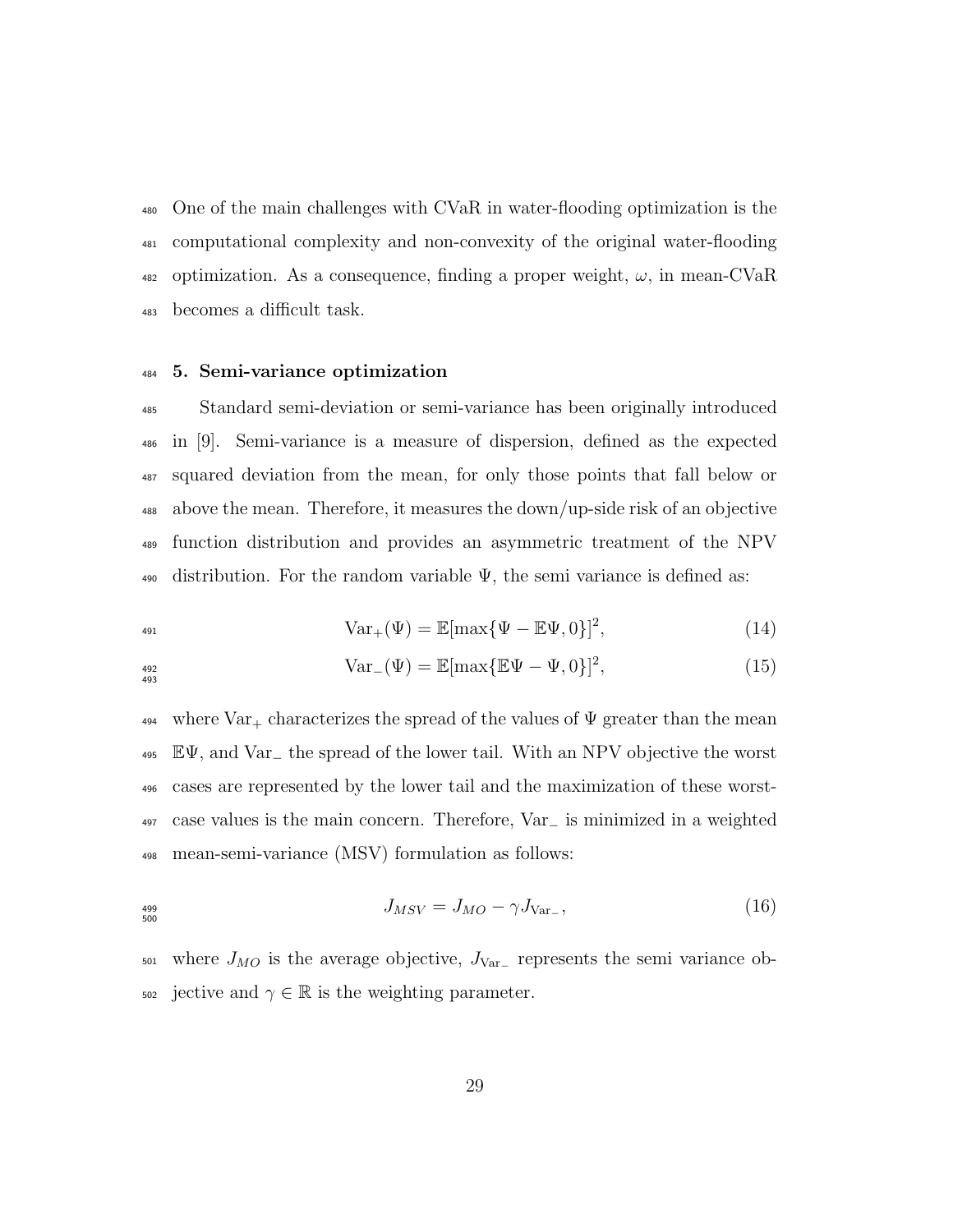$503$  Consider the case of geological uncertainty with an ensemble of  $N_{geo}$ <sup>504</sup> model realizations. The sample semi-variance is then given as:

$$
J_{\text{Var}_{-}} = \frac{1}{(N_{geo} - 1)} \sum_{i=1}^{N_{geo}} \max\{J_{MO} - J_i, 0\}^2.
$$
 (17)

<sup>507</sup> Therefore, eq. (16) becomes:

$$
J_{MSV} = J_{MO} - \gamma \frac{1}{(N_{geo} - 1)} \sum_{i=1}^{N_{geo}} \max\{J_{MO} - J_i, 0\}^2.
$$

 $\sigma$ <sub>510</sub> The above  $J_{MSV}$  is non-differentable due to the 'max' operator. To use a <sup>511</sup> gradient-based optimization routine, a common approach, as applied earlier <sup>512</sup> in the worst-case and CVaR formulations, is to replace the 'max' operator  $_{513}$  by introducing slack variables  $t_i$  and additional constraints. The mean-semi <sup>514</sup> variance optimization problem can then be written as follows:

515  
\n
$$
\max_{\mathbf{u},t} J_{MSV} = J_{MO} - \gamma \frac{1}{(N_{geo} - 1)} \sum_{i=1}^{N_{geo}} t_i^2,
$$
\n515  
\n516  
\n517  
\n518  
\n519  
\n510  
\n511  
\n512  
\n519  
\n521  
\n532  
\n54  
\n55  
\n56  
\n57  
\n58  
\n59  
\n50  
\n51  
\n52  
\n53  
\n54  
\n55  
\n56  
\n58  
\n59  
\n50  
\n51  
\n52  
\n53  
\n54  
\n55  
\n56  
\n58  
\n59  
\n59  
\n50  
\n51  
\n52  
\n53  
\n54  
\n55  
\n56  
\n58  
\n59  
\n50  
\n51  
\n52  
\n53  
\n54  
\n55  
\n56  
\n58  
\n59  
\n50  
\n51  
\n52  
\n53  
\n54  
\n55  
\n56  
\n58  
\n59  
\n50  
\n51  
\n52  
\n53  
\n54  
\n55  
\n56  
\n58  
\n59  
\n50  
\n51  
\n52  
\n53  
\n54  
\n55  
\n56  
\n58  
\n59  
\n51  
\n52  
\n53  
\n54  
\n55  
\n56  
\n58  
\n59  
\n51  
\n52  
\n53  
\n54  
\n55  
\n56  
\n58  
\n59  
\n51  
\n52  
\n53  
\n54  
\n55  
\n56  
\n58  
\n59  
\n51  
\n52  
\n53  
\n54  
\n55  
\n56  
\n58  
\n59  
\n51  
\n52  
\n53  
\n54  
\n55  
\n56  
\n58  
\n59  
\n51  
\n52  
\n53  
\n54  
\n55  
\n56  
\n58  
\n59  
\n51  
\n52  
\n53  
\n54  
\n55  
\n56  
\n58  
\n59  
\n

#### <sup>518</sup> 5.1. Simulation example under geological uncertainty

 The geological model ensemble (standard egg model), economic parame- ters and the control inputs are the same as used in the previous simulation examples. The mean-semi variance problem is optimized for different values <sup>522</sup> of  $\gamma \in \{2 \times 10^{-8}, 3 \times 10^{-8}, 5 \times 10^{-8}\}.$  As discussed before, the selection of these values is a difficult problem and requires some trials to see the effect of semi-variance optimization. The corresponding approximate PDFs are ob-tained by applying KDE with MATLAB routine 'ksdensity' and are displayed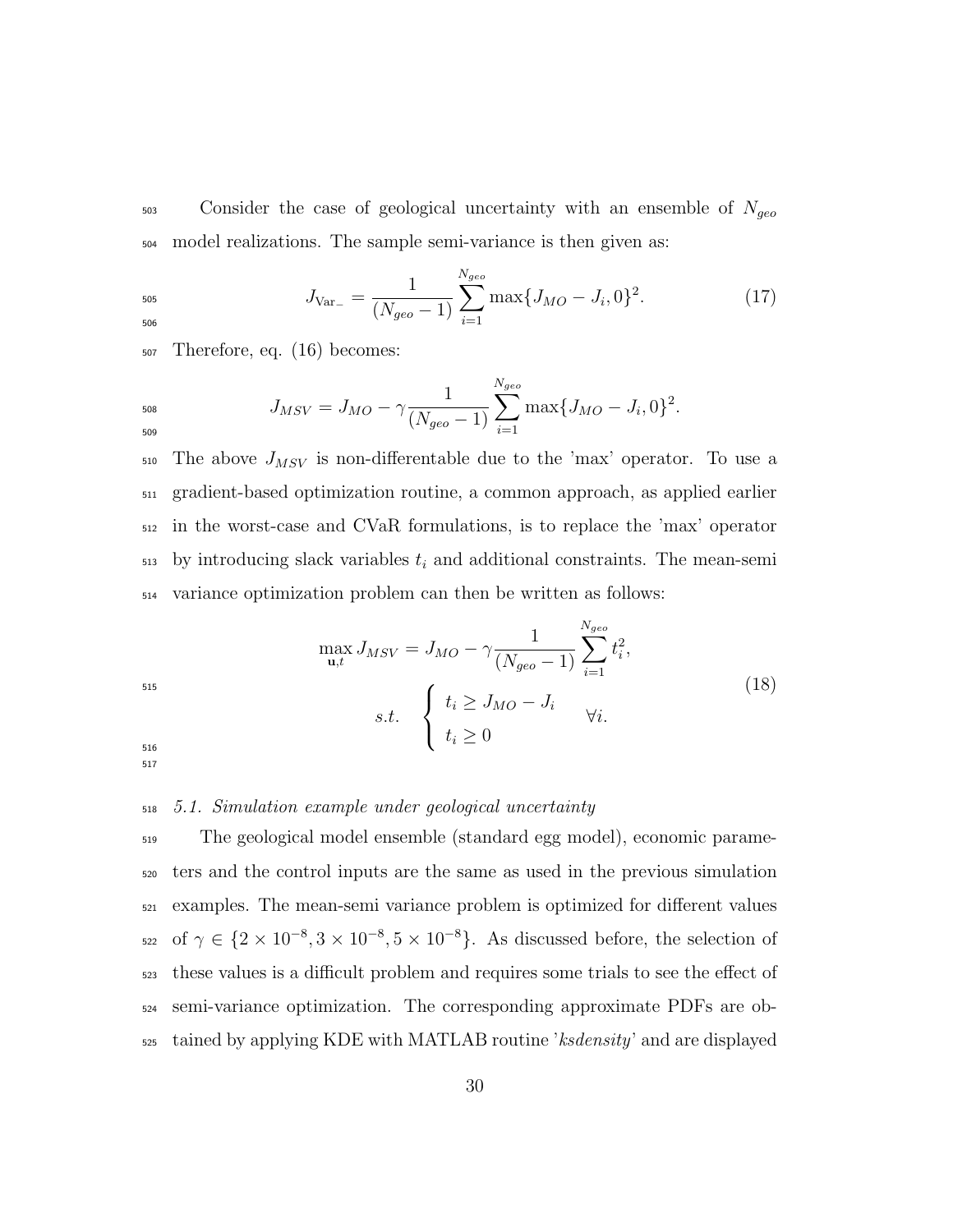

Figure 14: NPV distribution by applying optimal inputs from MO and meansemi variance for different  $\gamma$  to each ensemble member under geological uncertainty

 in Fig. 14. Similarly to MVO, in MSV the reduction of semi-variance can be achieved irrespective of the worst-case and the best-case performance. In this case, MSV results in a undesirable decrease of both worst-case values and mean values. Hence this does not provide an attractive solution with the given geological uncertainty. One possible way to improve the result is by using an additional constraint on the worst-case value such that the it remains closed to the one obtained from MO approach.

#### 5.2. Simulation example under economic uncertainty

 The oil price scenarios as shown in Fig. 4(b) are used. The remaining economic parameters and the control inputs are the same as in the previous examples under economic uncertainty. A single realization of the standard egg model as shown in Fig. 1 is used. The mean-semi variance problem with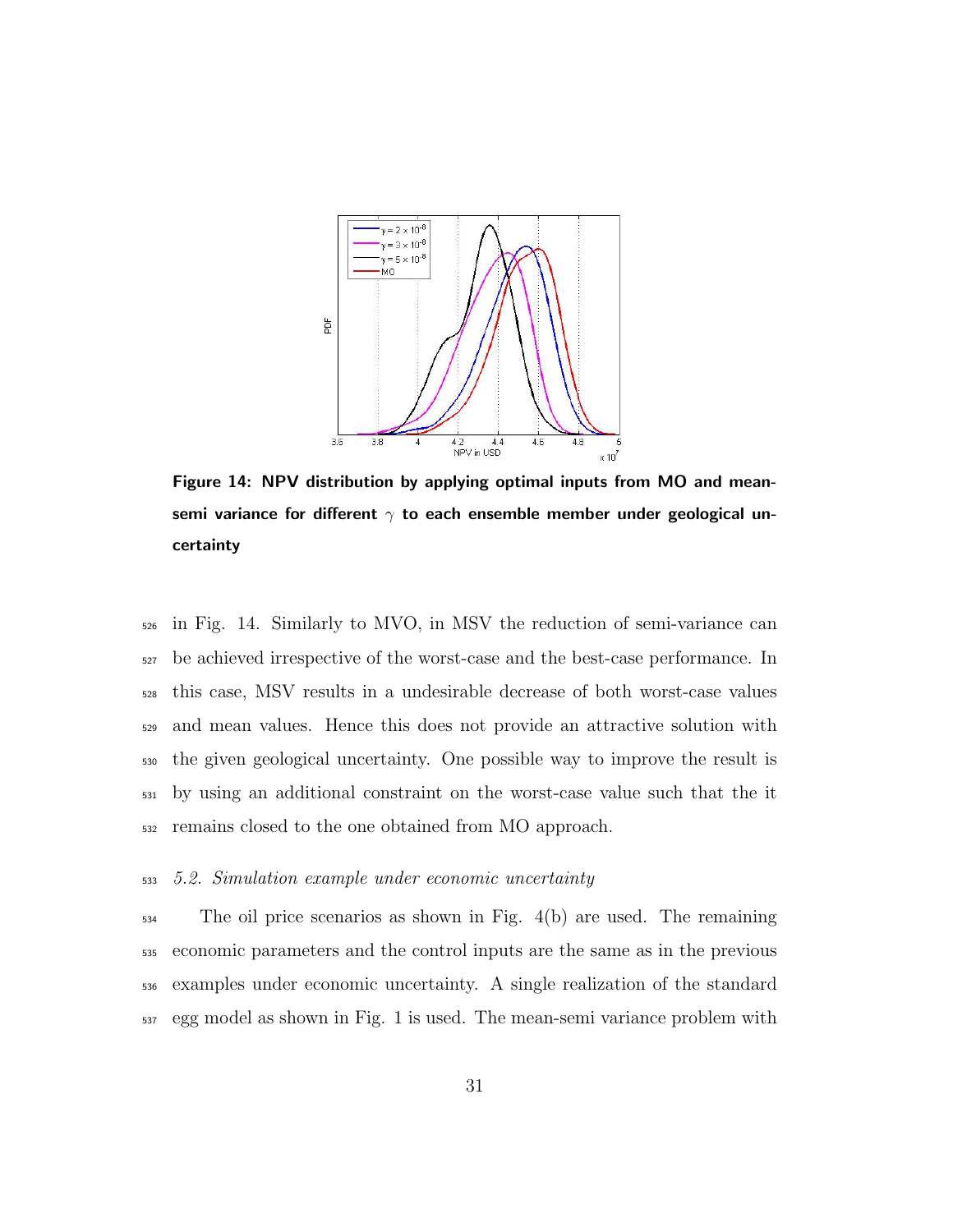638 economic uncertainty is optimized for different values of  $\gamma \in \{5 \times 10^{-8}, 8 \times 10^{-8}\}$  $10^{-8}, 1 \times 10^{-7}$ , which are selected in an ad-hoc way. The obtained strategies are applied to the single reservoir model with 100 oil price scenarios, resulting in 100 NPV values. The corresponding PDFs are shown in Fig. 15. In



Figure 15: NPV distribution by applying optimal inputs from MO and meansemivariance for different  $\gamma$  to model realization with each member of oil price ensemble (economic uncertainty)

 this case, it improves the worst-case values unlike in the case of geological uncertainty. The improvement is achieved at the cost of compromising the mean and the best-case values.

# 6. Conclusion

 We have evaluated the use of downside risk and deviation measures to provide an asymmetric shaping of the NPV distribution. For this purpose, worst-case optimization, CVaR and semi-variance have been considered. Ap-plication of these measures with geological uncertainty leads to attractive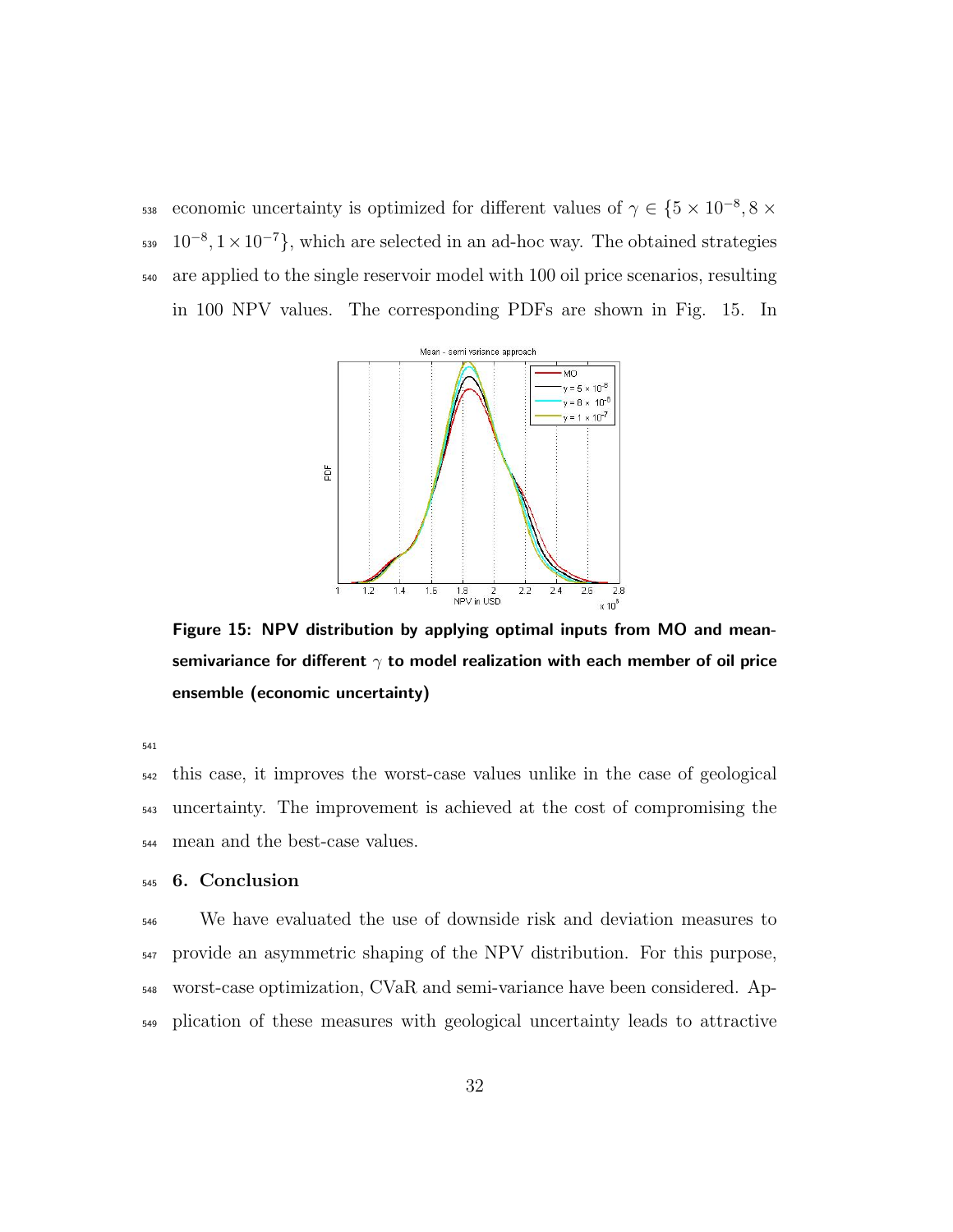results by improving the worst-case performance without heavily compro- mising the best-case values as compared to a symmetric mean-variance op- timization. For the case of economic uncertainty, the improvement is less than expected. With the mean semi-variance (MSV) approach, and for the example considered, the reduction of semi-variance may not necessarily im- prove the worst-case value. To avoid this effect, a constraint on the minimal achieved worst-case value can be added. Similarly, if the decision maker is not willing to compromise the best-case or the mean value, additional con- straints on these values can also be added. Selection of a preferred risk and deviation measure depends on the risk-return attitude of the decision maker, i.e., how much he is willing to compromise the returns for a given level of risk. Furthermore, it also depends upon other factors, such as conservatism of the solution and computational complexity. In presence of high-computing power, CVaR is a preferred risk measure as it provides a less conservative solution and, for a given confidence, considers a set of worst-case values.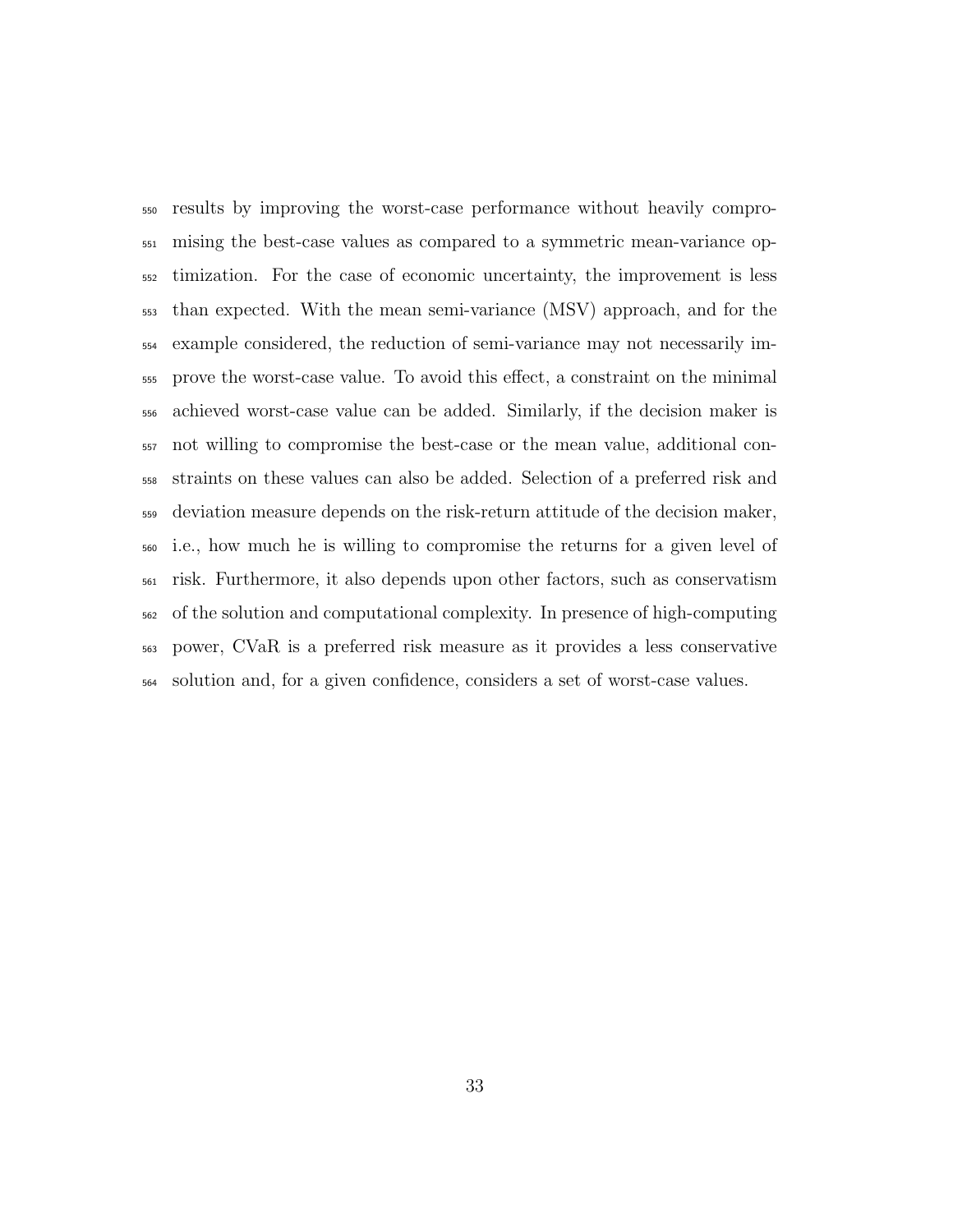#### <sup>565</sup> Acronyms

- ARMA = Auto-Regressive Moving Average
	- $CDF = Cumulative Distribution Function$
- CVaR = Conditional Value-at-Risk
	- EIA = Energy Information Administration
	- $KDE =$ Kernel Density Estimation
	- MO = Mean Optimization
- MPC = Model Predictive Control
- MRST = Matlab Reservoir Simulation Toolbox
	- MSV = Mean Semi Variance
	- MVO = Mean Variance Optimization
- MWCO = Mean Worst Case Optimization
- NEMS = National Energy Modeling Systems
	- $NPV = Net$  Present Value
- POLES = Prospective Outlook on Long-term Energy Systems
	- $TE = Time$  Explicit
	- $VaR = Value-at-Risk$
	- WCO = Worst Case Optimization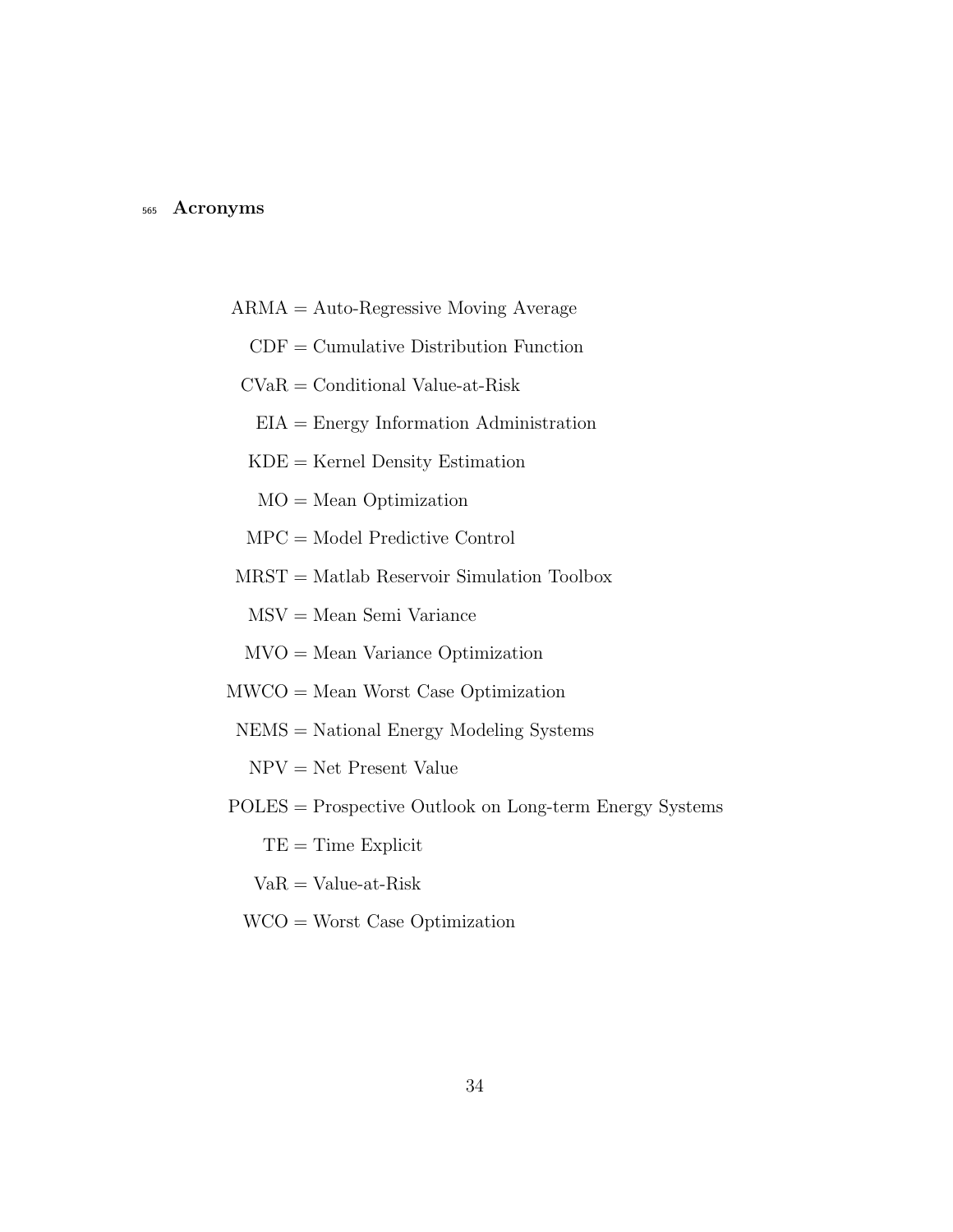#### References

- [1] B. Sundaryanto, Y. C. Yortsos, Optimization of fluid front dynamics in porous media using rate control, Physics of Fluids 12 (7) (2000) 1656–1670.
- [2] P. Sarma, K. Aziz, L. J. Durlofsky, Implementation of adjoint solution for optimal control of smart wells, in: Proc. of SPE Reservoir Simulation Sym-posium, Society of Petroleum Engineers, DOI: 10.2523/92864-MS, 2005.
- [3] J. D. Jansen, O. H. Bosgra, P. M. J. Van den Hof, Model-based control of multiphase flow in subsurface oil reservoirs, Journal of Process Control 18 (9) (2008) 846–855, DOI: 10.1016/J.JPROCONT.2008.06.011.
- [4] Y. Chen, D. S. Oliver, D. Zhang, Efficient ensemble-based closed-loop pro-duction optimization, SPE Journal 14 (04) (2009) 634–645.
- [5] C. Chen, G. Li, A. Reynolds, Robust constrained optimization of short–and long–term net present value for closed-loop reservoir management, SPE Jour-nal 17 (03) (2012) 849–864, DOI: 10.2118/141314–PA.
- [6] B. Foss, Process control in conventional oil and gas fields Challenges and opportunities, Control Engineering Practice 20 (10) (2012) 1058–1064.
- [7] P. Artzner, F. Delbaen, J. M. Eber, D. Heath, Coherent Measures of Risk, Mathematical Finance 9 (3) (1999) 203–228.
- [8] P. Krokhmal, M. Zabarankin, S. Uryasev, Modeling and optimization of risk, Surveys in Operations Research and Management Science 16 (2) (2011) 49–66.
- [9] H. Markowitz, Portfolio selection, The Journal of Finance 7 (1) (1952) 77–91.
- [10] R. T. Rockafellar, S. Uryasev, M. Zabarankin, Generalized deviations in risk analysis, Finance and Stochastics 10 (1) (2006) 51–74.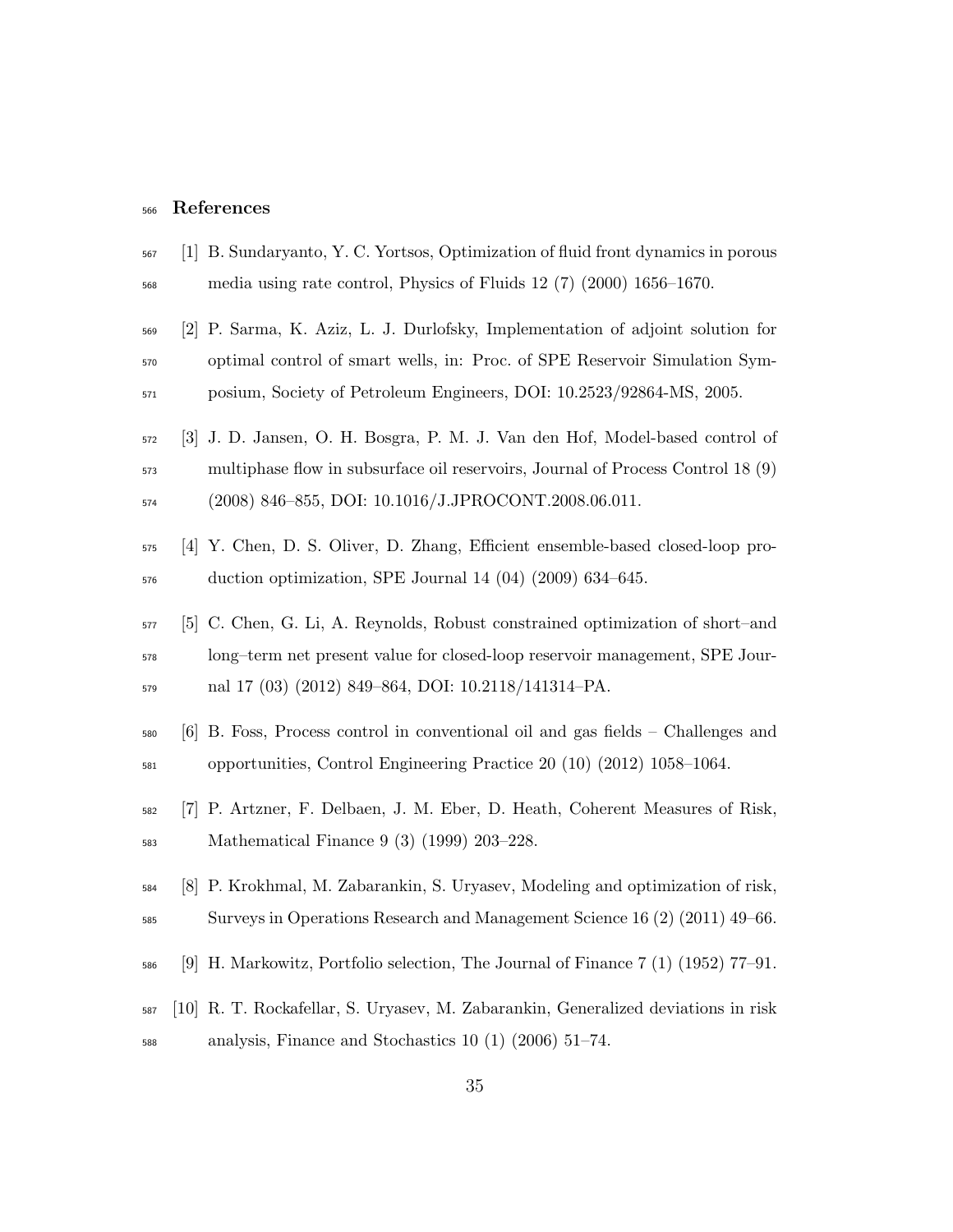- [11] R. T. Rockafellar, Coherent approaches to risk in optimization under uncer-tainty, Tutorials in Operations Research 3 (2007) 38–61.
- [12] G. Van Essen, M. Zandvliet, P. M. J. Van den Hof, O. Bosgra, J. D. Jansen, Robust waterflooding optimization of multiple geological scenarios, SPE Jour-nal 14 (01) (2009) 202–210, DOI: 10.2118/102913–PA.
- [13] A. Capolei, E. Suwartadi, B. Foss, J. B. Jørgensen, A mean–variance objective for robust production optimization in uncertain geological scenarios, Journal of Petroleum Science and Engineering 125 (2015) 23–37.
- [14] M. M. Siraj, P. M. J. Van den Hof, J. D. Jansen, Handling geological and economic uncertainties in balancing short–term and long–term objec- tives in waterflooding optimization, SPE Journal, Published online. DOI: 600 10.2118/185954-PA.
- [15] B. Yeten, L. J. Durlofsky, K. Aziz, Optimization of Nonconventional Well Type Location and Trajectory, SPE Journal 8 (3) (2003) 200–210, DOI:10.2118/86880–PA.
- [16] W. J. Bailey, B. Couët, D. Wilkinson, Framework for field optimization to maximize asset value, SPE Reservoir Evaluation and Engineering 8 (1) (2005) 7–21, DOI: 10.2118/87026–PA.
- [17] E. Yasari, M. R. Pishvaie, F. Khorasheh, K. Salahshoor, R. Kharrat, Ap- plication of multi-criterion robust optimization in water-flooding of oil reser- voir, Journal of Petroleum Science and Engineering 109 (2013) 1–11, DOI: 10.1016/J.PETROL.2013.07.008.
- [18] X. Liu, A. C. Reynolds, Gradient-Based Multiobjective Optimization for Max-imizing Expectation and Minimizing Uncertainty or Risk With Application to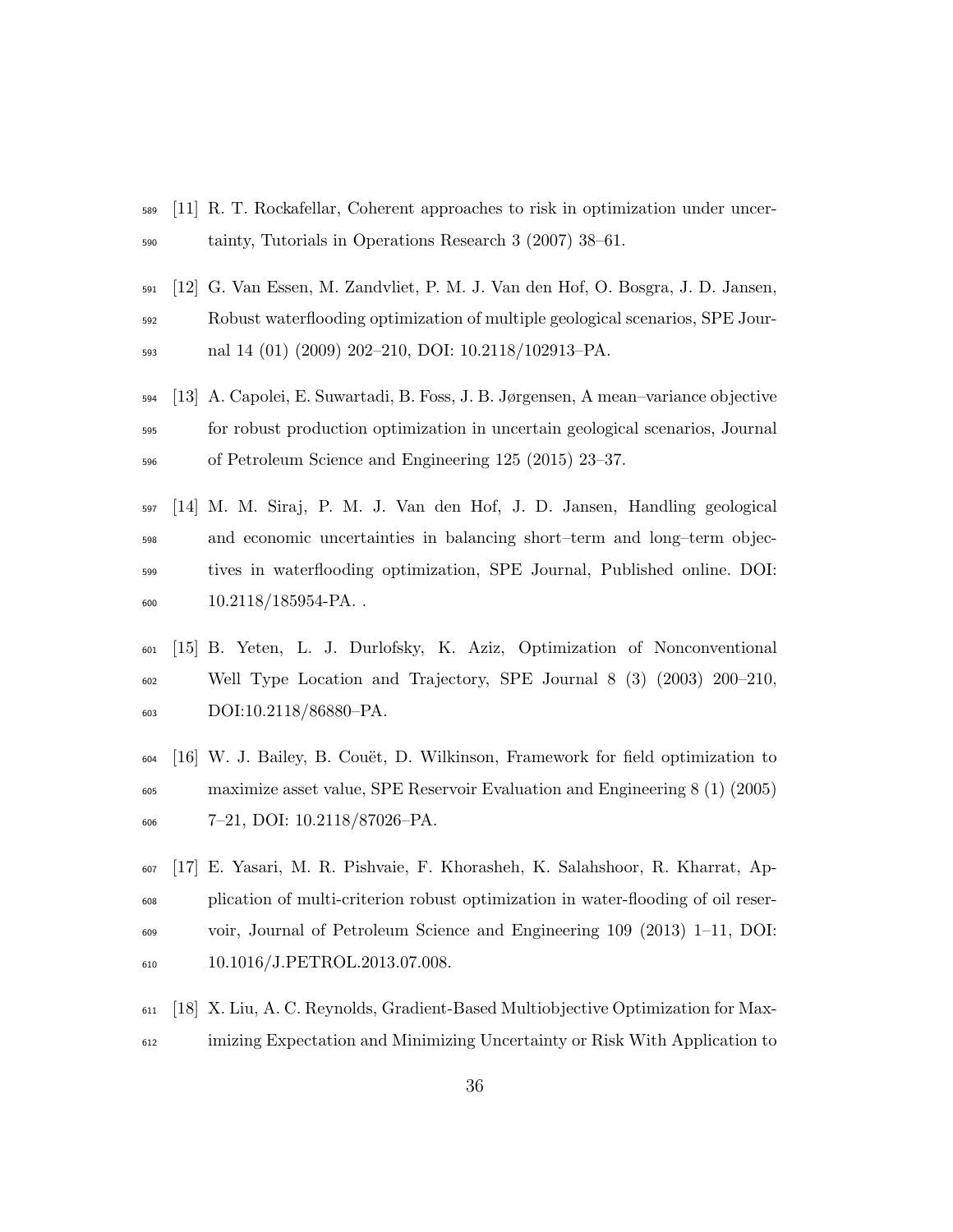- Optimal Well-Control Problem With Only Bound Constraints, SPE Journal 21 (5) (2016) 1813–1829. DOI: doi.org/10.2118/173216–PA.
- [19] A. Capolei, B. Foss, J. B. Jorgensen, Profit and Risk Measures in Oil Produc- tion Optimization, in: Proc. of 2nd IFAC Workshop on Automatic Control in Offshore Oil and Gas Production in Florianopolis, Brazil, 2015.
- [20] R. T. Rockafellar, S. Uryasev, Conditional Value-at-Risk for general loss dis- $\mu$ <sub>619</sub> tributions, Journal of banking & finance 26 (7) (2002) 1443–1471.
- [21] A. Ben-Tal, L. El Ghaoui, A. Nemirovski, Robust Optimization, Princeton University Press, 2009.
- [22] L. H. Christiansen, A. Capolei, J. B. Jørgensen, Time–explicit methods for joint economical and geological risk mitigation in production optimization, Journal of Petroleum Science and Engineering 146 (2016) 158–169.
- [23] K. G. Hanssen, B. Foss, A. Teixeira, Production optimization under uncer- tainty with constraint handling, in: 2nd IFAC Workshop on Automatic Con-trol in Offshore Oil and Gas Production, 62–67, 2015.
- [24] M. Jesmani, B. Foss, Use of time–varying oil price in short–term production optimization for a reservoir, IFAC Proceedings Volumes 46 (32) (2013) 619– 624.
- [25] B. Chen, R. M. Fonseca, O. Leeuwenburgh, A. C. Reynolds, Minimizing the Risk in the robust life-cycle production optimization using stochastic sim- plex approximate gradient, Journal of Petroleum Science and Engineering  $\frac{634}{153}$  (2017) 331-344.
- [26] D. Bertsimas, D. B. Brown, C. Caramanis, Theory and applications of robust optimization, SIAM Review 53 (3) (2011) 464–501.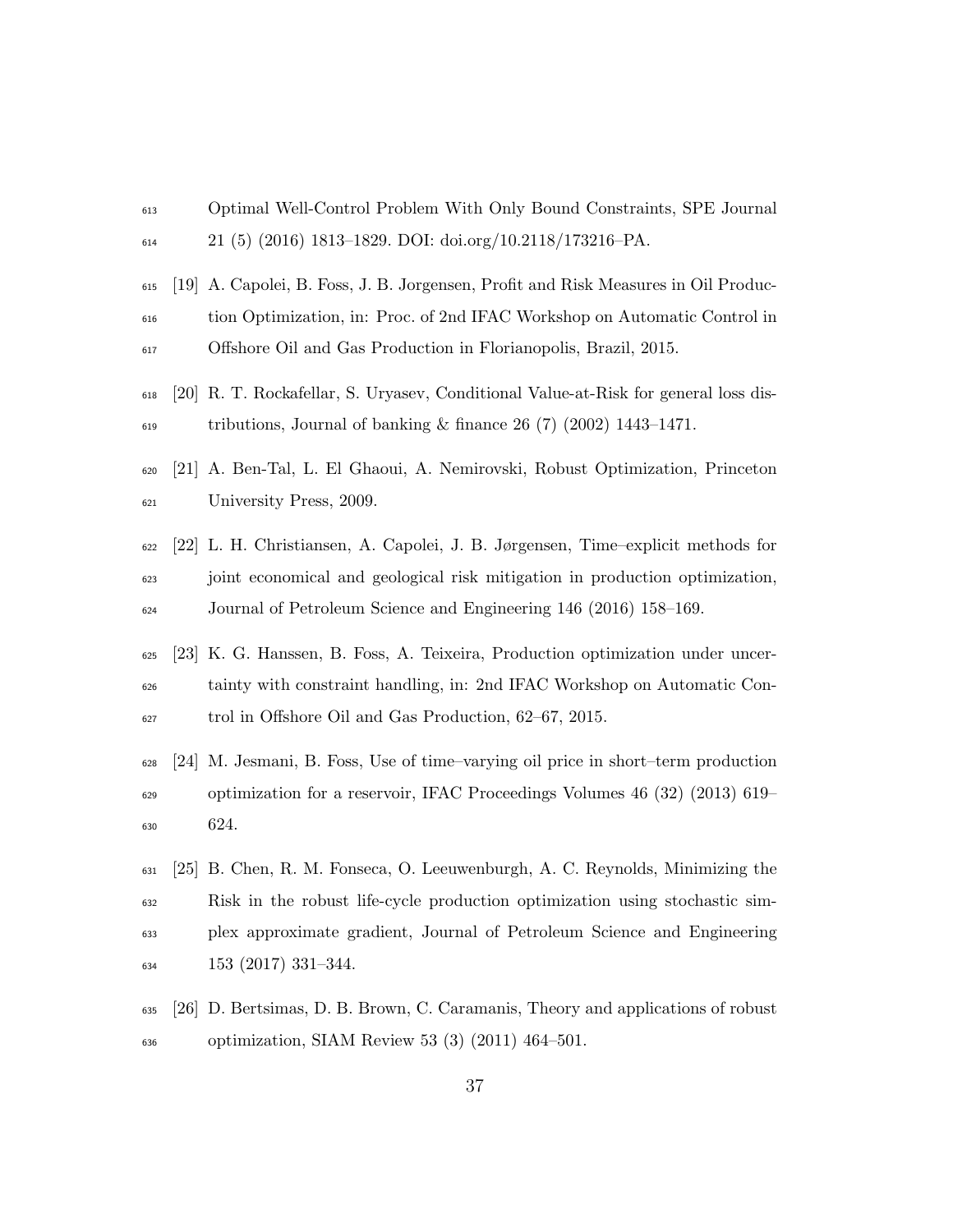- [27] J. D. Jansen, R. M. Fonseca, S. Kahrobaei, M. M. Siraj, G. M. Van Essen, P. M. J. Van den Hof, The egg model-a geological ensemble for reservoir simulation, Geoscience Data Journal 1 (2) (2014) 192–195.
- [28] M. M. Siraj, P. M. J. Van den Hof, J. D. Jansen, Risk management in oil reservoir water-flooding under economic uncertainty, in: Proc. of 54th IEEE Conference on Decision and Control, 15-18 December, Osaka, Japan, 7542– 7547, 2015.
- [29] M. M. Siraj, P. M. J. Van den Hof, J. D. Jansen, Robust optimization of water-flooding in oil reservoirs using risk management tools, in: Proc. of 11th IFAC Symp. Dynamics and Control of Process Systems, including Biosystems (DYCOPS-CAB), 6-8 June 2016, Trondheim, Norway, 133–138, 2016.
- [30] P. Artzner, F. Delbaen, J. M. Eber, Thinking coherently, Risk 10 (1997) 68– 71.
- [31] F. Delbaen, Coherent risk measures on general probability spaces, in: Ad-vances in finance and stochastics, Springer, 1–37, 2002.
- [32] K. A. Lie, S. Krogstad, I. S. Ligaarden, J. R. Natvig, H. M. Nilsen, B. Skaflestad, Open-source MATLAB implementation of consistent discreti-sations on complex grids, Computational Geosciences 16 (2) (2012) 297–322.
- [33] J. D. Jansen, Adjoint-based optimization of multi-phase flow through  $\epsilon_{66}$  porous media–a review, Computers & Fluids 46 (1) (2011) 40–51, DOI: 10.1016/J.COMPFLUID.2010.09.039.
- [34] R. H. Byrd, J. Nocedal, R. A. Waltz, KNITRO: An integrated package for nonlinear optimization, in: Large-scale nonlinear optimization, Springer, 35– 59, 2006.